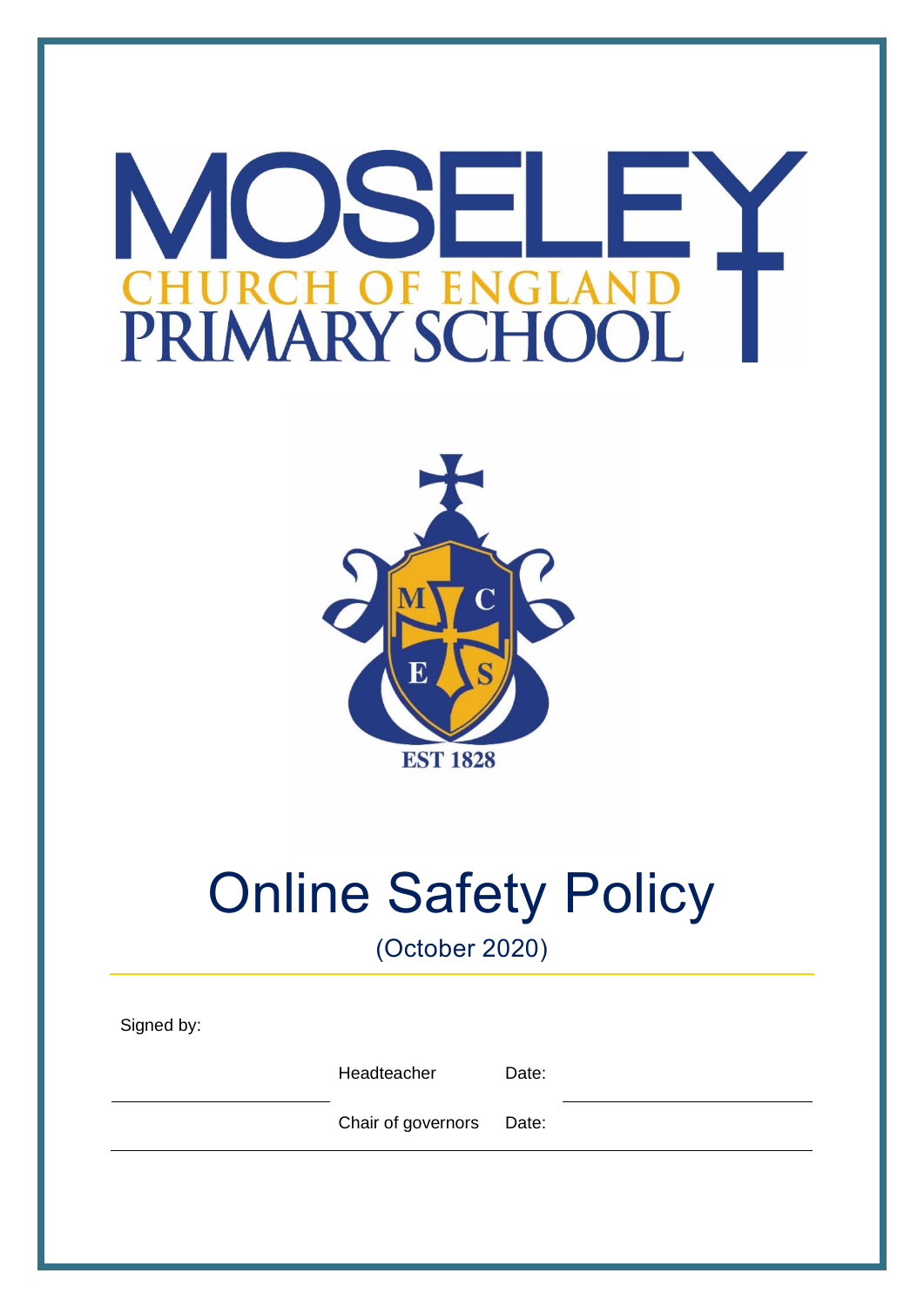# **Contents:**

[Statement of intent](#page-1-0)

- 1. **[Legal framework](#page-3-0)**
- 2. [Roles and responsibilities](#page-3-1)
- 3. [The curriculum](#page-6-0)
- 4. [Staff training](#page-8-0)
- 5. [Educating parents](#page-9-0)
- 6. [Classroom use](#page-9-1)
- 7. [Internet access](#page-10-0)
- 8. [Filtering and monitoring online activity](#page-10-1)
- 9. [Network security](#page-11-0)
- 10. [Emails](#page-12-0)
- 11. [Social networking](#page-13-0)
- 12. [The school website](#page-14-0)
- 13. [Use of school-owned devices](#page-14-1)
- 14. [Use of personal devices](#page-15-0)
- 15. Managing reports of online safety incidents
- 16. [Responding to specific online safety concerns](#page-17-0)
- 17. **[New]** [Remote learning](#page-19-0)
- 18. [Monitoring and review](#page-19-0)

#### **Appendices**

<span id="page-1-0"></span>Appendix 1 – [Online harms and risks –](#page-22-0) curriculum coverage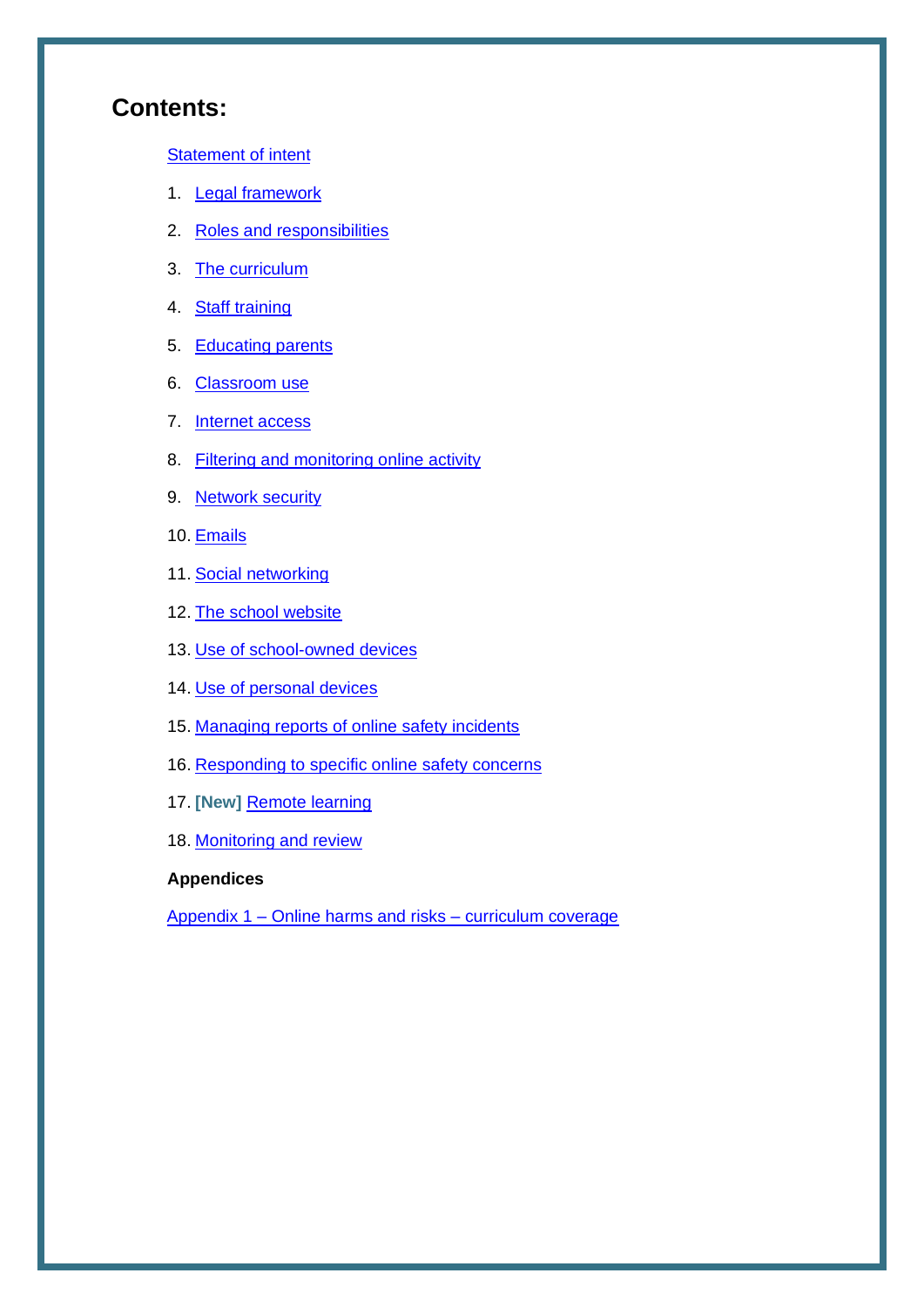### **Mission Statement**

Our successful Christian school offers a wide range of exciting and educational opportunities to enhance skills, talents and creativity. The school community appreciates and accepts others, and celebrates the achievements of all. We have supportive and trusting relationships with God and all his children. As a result, we take responsibility and welcome absolutely everyone into a caring and safe environment, where we are all guided to work together.

# **School Aims**

At Moseley C of E Primary School, we want ALL of our children to:

- Have an enthusiasm and thirst for learning
- Have confidence to be themselves and consistently aim high to challenge their potential;
- Have an awareness for the world beyond their own have respect and understanding of others with circumstances different to their own;
- Explore all opportunities provided to discover their talents and abilities;
- To be kind and respectful members of their community;
- Have embedded morals;
- Have fun, good memories of their school life;
- Be inspirational role models.

## **Statement of intent**

Moseley CofE Primary School understands that using online services is an important aspect of raising educational standards, promoting pupil achievement and enhancing teaching and learning.

The use of online services is embedded throughout the school; therefore, there are a number of controls in place to ensure the safety of pupils and staff.

The breadth of issues classified within online safety is considerable, but they can be categorised into three areas of risk:

- **Content**: Being exposed to illegal, inappropriate or harmful material, e.g. pornography, fake news, and racist or radical and extremist views.
- **Contact**: Being subjected to harmful online interaction with other users, e.g. commercial advertising and adults posing as children or young adults.
- **Conduct**: Personal online behaviour that increases the likelihood of, or causes, harm, e.g. sending and receiving explicit messages, and cyberbullying.

The measures implemented to protect pupils and staff revolve around these areas of risk. Our school has created this policy with the aim of ensuring appropriate and safe use of the internet and other digital technology devices by all pupils and staff.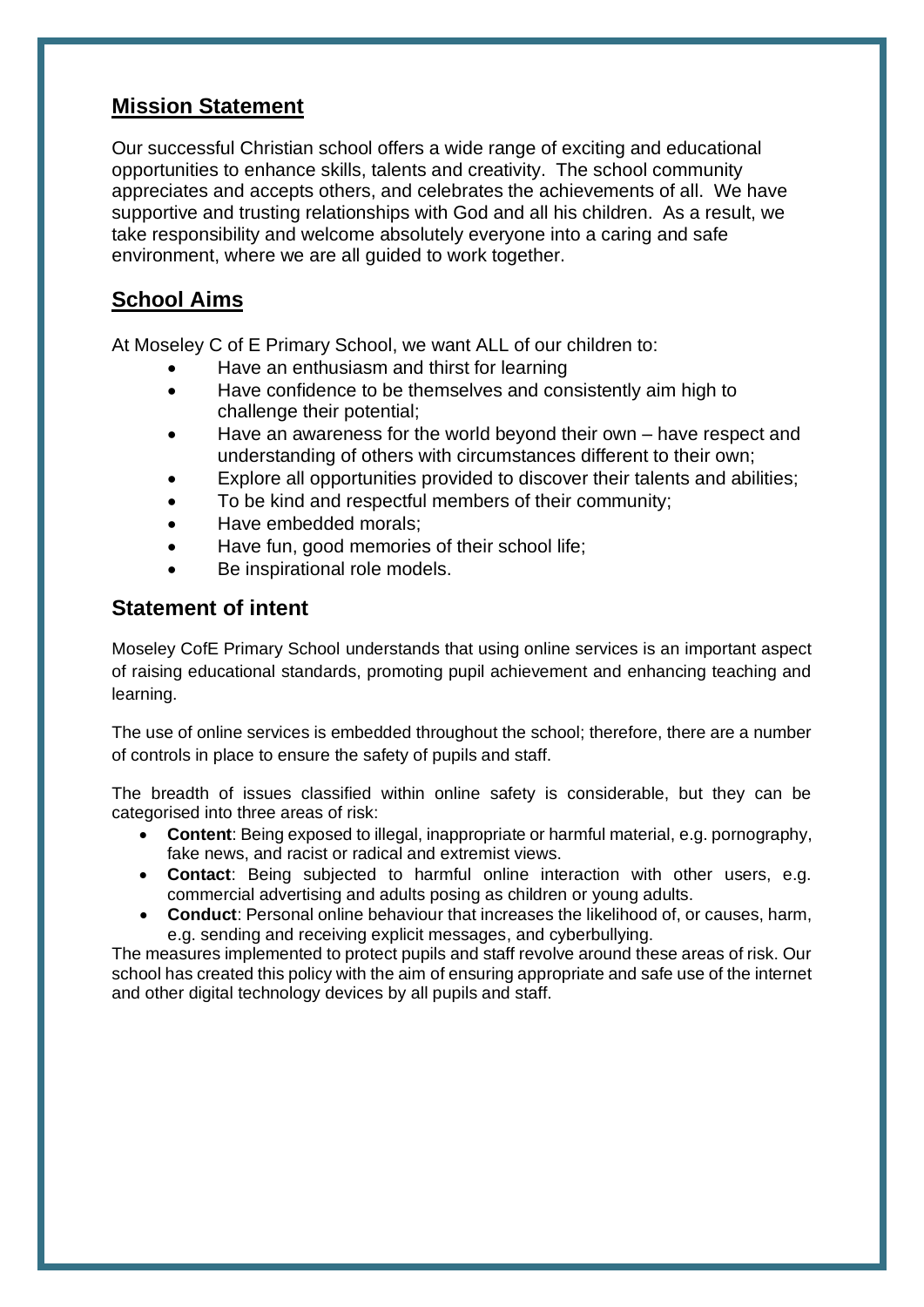## <span id="page-3-0"></span>**1. Legal framework**

- 1.1. This policy has due regard to all relevant legislation and guidance including, but not limited to, the following:
	- Voyeurism (Offences) Act 2019
	- The General Data Protection Regulation (GDPR)
	- Data Protection Act 2018
	- DfE (2020) 'Keeping children safe in education'
	- DfE (2019) 'Teaching online safety in school'
	- DfE (2018) 'Searching, screening and confiscation'
	- National Cyber Security Centre (2017) 'Cyber Security: Small Business Guide'
	- UK Council for Child Internet Safety (2020) 'Education for a Connected World – 2020 edition'
	- UK Council for Child Internet Safety (2017) 'Sexting in schools and colleges: Responding to incidents and safeguarding young people'
- 1.2. This policy operates in conjunction with the following school policies:
	- Acceptable Use Policy
	- Child Protection and Safeguarding Policy
	- Anti-Bullying Policy
	- PSHE Policy
	- RSE and Health Education Policy
	- Staff Code of Conduct
	- Behaviour Policy
	- Disciplinary Policy and Procedures
	- Data Protection Policy
	- Remote Learning Policy

#### <span id="page-3-1"></span>**2. Roles and responsibilities**

- 2.1. The governing board is responsible for:
	- Ensuring that this policy is effective and complies with relevant laws and statutory guidance.
	- Ensuring the DSL's remit covers online safety.
	- Reviewing this policy on an annual basis.
	- Ensuring their own knowledge of online safety issues is up-to-date.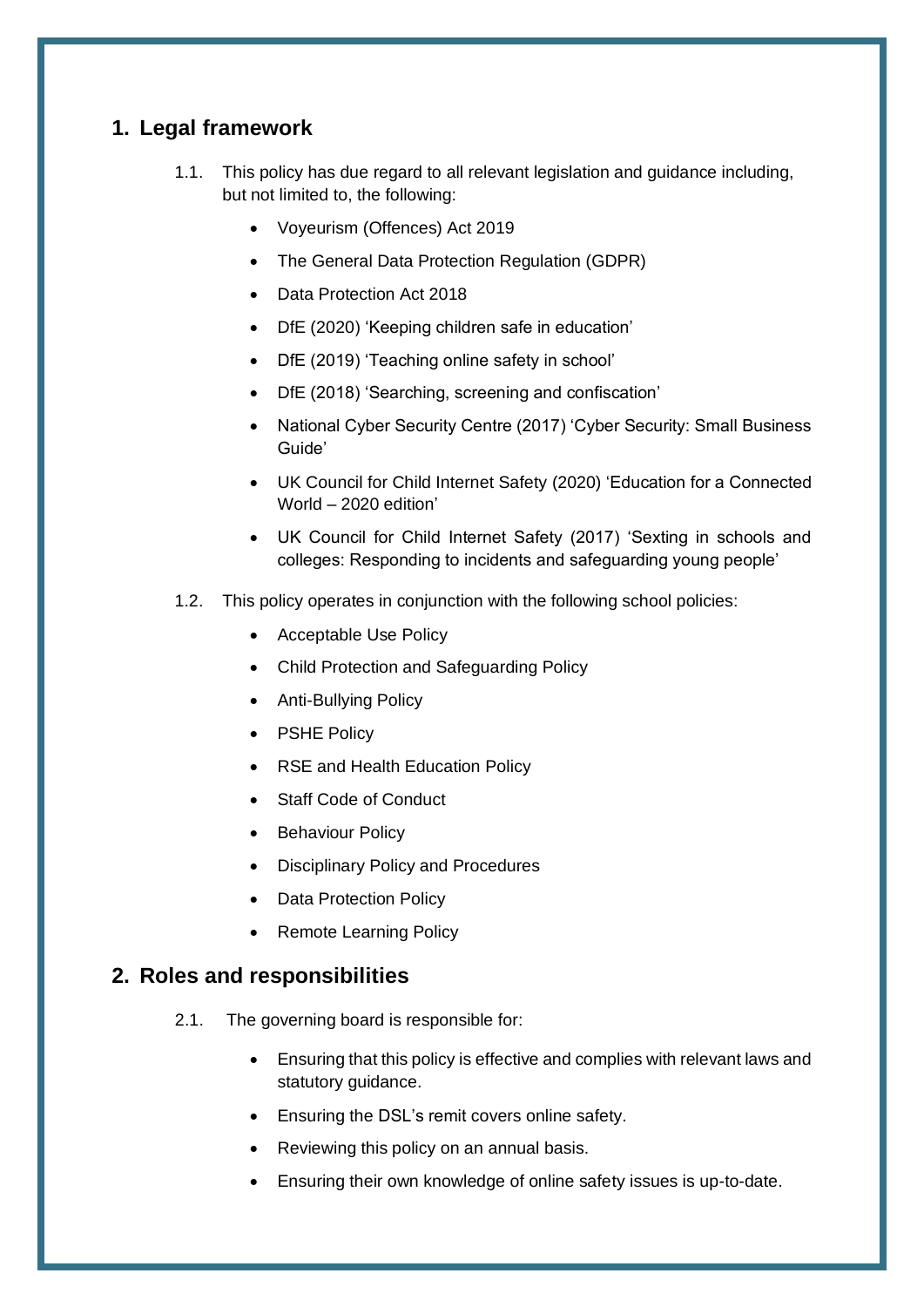- Ensuring all staff undergo safeguarding and child protection training (including online safety) at induction and up to date refresher training at least annually.
- Ensuring that there are appropriate filtering and monitoring systems in place.
- 2.2. The headteacher is responsible for:
	- Supporting the DSL and any deputies by ensuring they have enough time and resources to carry out their responsibilities in relation to online safety.
	- Ensuring staff receive regular, up-to-date and appropriate online safety training and information as part of their induction and safeguarding training at least annually.
	- Ensuring online safety practices are audited and evaluated.
	- Supporting staff to ensure that online safety is embedded throughout the curriculum so that all pupils can develop an appropriate understanding of online safety.
	- Organising engagement with parents to keep them up-to-date with current online safety issues and how the school is keeping pupils safe.
	- Working with the DSL, Computing Lead and ICT technicians to conduct termly informal reviews of this policy.
	- Working with the DSL, Computing Lead and governing board to update this policy on an annual basis.
- 2.3. The DSL is responsible for:
	- Taking the lead responsibility for online safety in the school.
	- Acting as the named point of contact within the school on all online safeguarding issues.
	- Undertaking training so they understand the risks associated with online safety and can recognise additional risks that pupils with SEND face online.
	- Liaising with relevant members of staff on online safety matters, e.g. the SENCO, Computing Lead and ICT technicians.
	- Ensuring online safety is recognised as part of the school's safeguarding responsibilities and that a coordinated approach is implemented.
	- Ensuring safeguarding is considered in the school's approach to remote learning.
	- Ensuring appropriate referrals are made to external agencies, as required.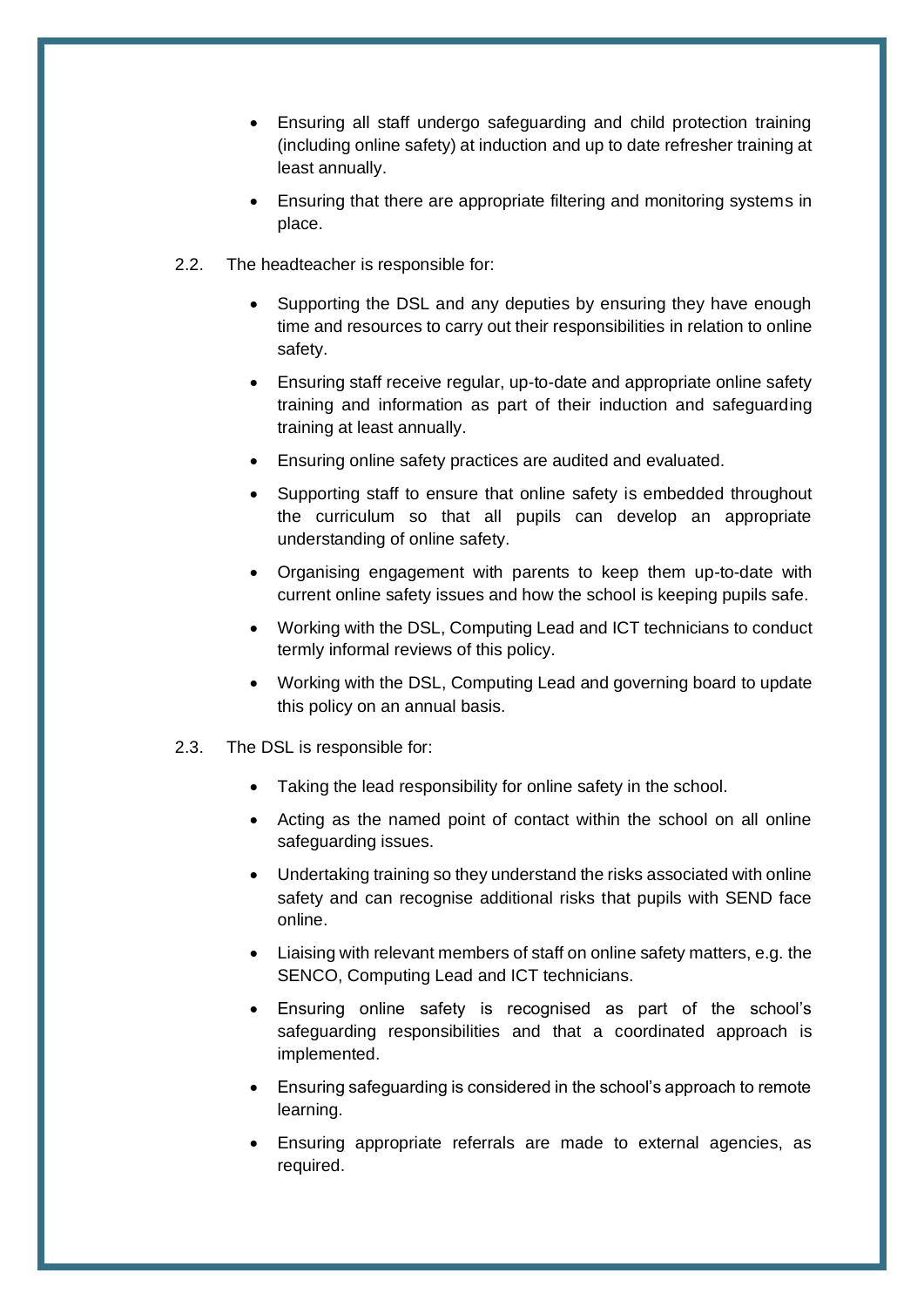- Staying up-to-date with current research, legislation and online trends.
- Liaising with the school's Computing Lead to coordinate the school's participation in local and national online safety events, e.g. Safer Internet Day.
- Establishing a procedure for reporting online safety incidents and inappropriate internet use, both by pupils and staff.
- Ensuring all members of the school community understand the reporting procedure.
- Maintaining records of reported online safety concerns as well as the actions taken in response to concerns.
- Monitoring online safety incidents to identify trends and any gaps in the school's provision, and using this data to update the school's procedures.
- Reporting to the governing board about online safety on a termly basis.
- Working with the headteacher, computing lead and ICT technicians to conduct termly informal reviews of this policy.
- Working with the headteacher, Computing Lead and governing board to update this policy on an annual basis.
- 2.4. ICT technicians are responsible for:
	- Providing technical support for the implementation of the school's online safety policies and procedures.
	- Implementing appropriate security measures as directed by the headteacher.
	- Ensuring that the school's filtering and monitoring systems are updated as appropriate.
	- Working with the DSL and headteacher, if required, to conduct reviews of this policy.
- 2.5. Computing Leader is responsible for:
	- Ensuring that online safety is embedded throughout the curriculum so that all pupils can develop an appropriate understanding of online safety.
	- Working with the headteacher, DSL and ICT technicians to conduct termly informal reviews of this policy.
	- Working with the headteacher, DSL and governing board to update this policy on an annual basis.
	- Liaising with relevant members of staff on online safety matters, e.g. the SENCO, DSL and ICT technicians.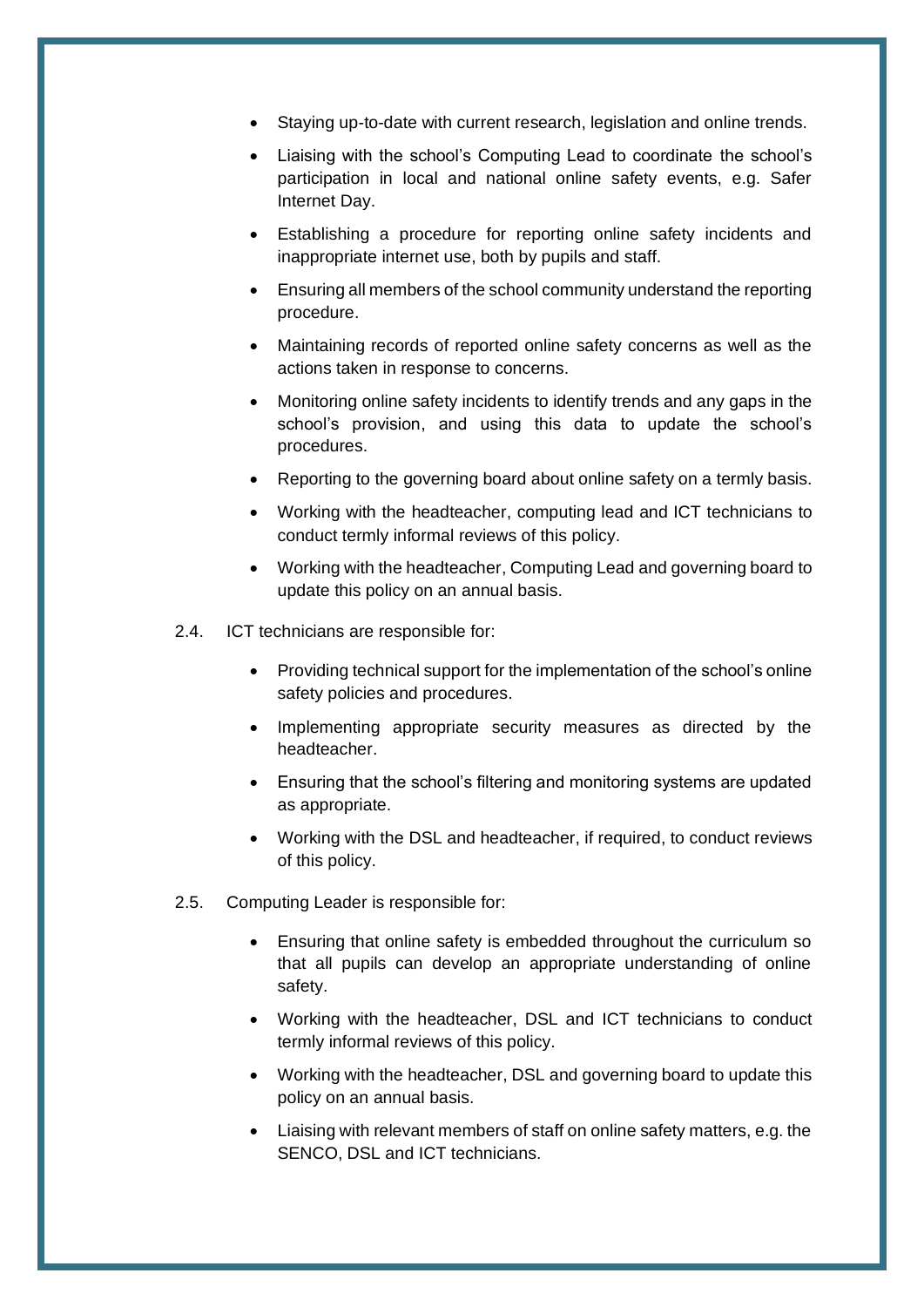- Providing updated information to teaching staff to support teaching of online safety across the curriculum so that all pupils can develop an appropriate understanding of online safety.
- Planning, resourcing and leading information sessions, newsletters, assemblies etc to inform parents and children about online safety issues as required.
- Ensuring online safety is considered in the school's approach to remote learning.
- 2.6. All staff members are responsible for:
	- Taking responsibility for the security of ICT systems and electronic data they use or have access to.
	- Modelling good online behaviours.
	- Maintaining a professional level of conduct in their personal use of technology.
	- Having an awareness of online safety issues.
	- Reporting concerns in line with the school's reporting procedure.
	- Where relevant to their role, ensuring online safety is embedded in their teaching of the curriculum.
- 2.7. Pupils are responsible for:
	- Adhering to this policy, the Acceptable Use Agreement and other relevant policies.
	- Seeking help from school staff if they are concerned about something they or a peer has experienced online.
	- Reporting online safety incidents and concerns in line with the procedures within this policy.

#### <span id="page-6-0"></span>**3. The curriculum**

- 3.1. Online safety is embedded throughout the curriculum; however, it is particularly addressed in the following subjects:
	- PSHE
	- **Computing**
- 3.2. The curriculum and the school's approach to online safety is developed in line with the [UK Council for Child Internet Safety's 'Education for a Connected](https://assets.publishing.service.gov.uk/government/uploads/system/uploads/attachment_data/file/896323/UKCIS_Education_for_a_Connected_World_.pdf)  [World'](https://assets.publishing.service.gov.uk/government/uploads/system/uploads/attachment_data/file/896323/UKCIS_Education_for_a_Connected_World_.pdf) framework and the [DfE's 'Teaching online safety in school'](https://www.gov.uk/government/publications/teaching-online-safety-in-schools) guidance.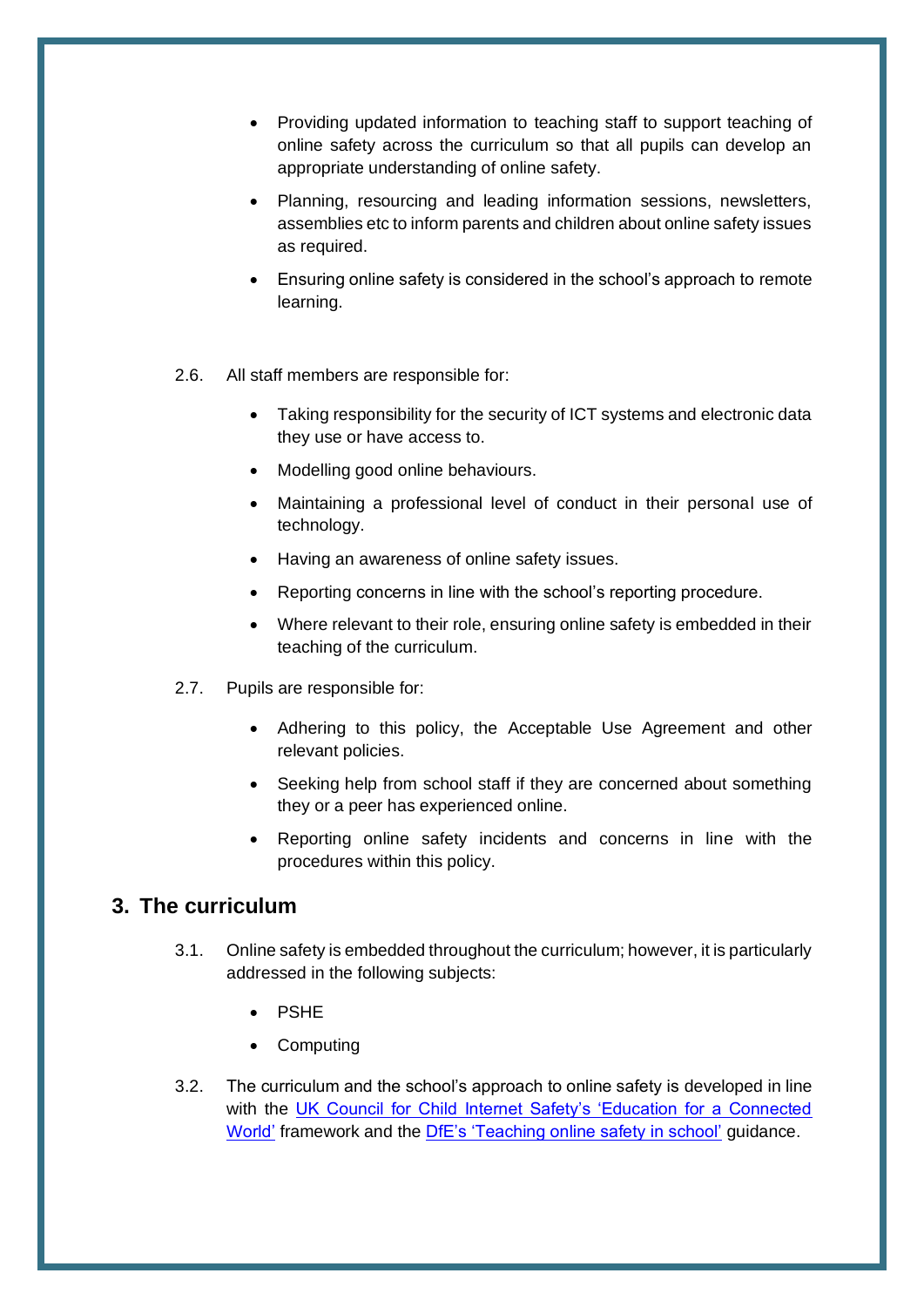- 3.3. Pupils are taught the underpinning knowledge and behaviours that can help them to navigate the online world safely and confidently regardless of the device, platform or app they are using.
- 3.4. Online safety teaching is always appropriate to pupils' ages and developmental stages.
- 3.5. The underpinning knowledge and behaviours pupils learn through the curriculum include the following:
	- How to evaluate what they see online
	- How to recognise techniques used for persuasion
	- Acceptable and unacceptable online behaviour
	- How to identify online risks
	- How and when to seek support
- 3.6. The online risks pupils may face online are always considered when developing the curriculum. The risks that are considered and how they are covered in the curriculum can be found in [Appendix 1](#page-22-0) of this policy.
- 3.7. The DSL, the Computing Lead and the PSHE Lead are involved with the development of the school's online safety curriculum.
- 3.8. The school recognises that, while any pupil can be vulnerable online, there are some pupils who may be more susceptible to online harm or have less support from family and friends in staying safe online, e.g. pupils with SEND and LAC. Relevant members of staff, e.g. the SENCO and designated teacher for LAC, work together to ensure the curriculum is tailored so these pupils receive the information and support they need.
- 3.9. Class teachers review external resources prior to using them for the online safety curriculum, to ensure they are appropriate for the cohort of pupils. When reviewing these resources, the following questions are asked:
	- Where does this organisation get their information from?
	- What is their evidence base?
	- Have they been externally quality assured?
	- What is their background?
	- Are they age appropriate for pupils?
	- Are they appropriate for pupils' developmental stage?
- 3.10. External visitors may be invited into school to help with the delivery of certain aspects of the online safety curriculum. The headteacher and DSL decide when it is appropriate to invite external groups into school and ensure the visitors selected are appropriate.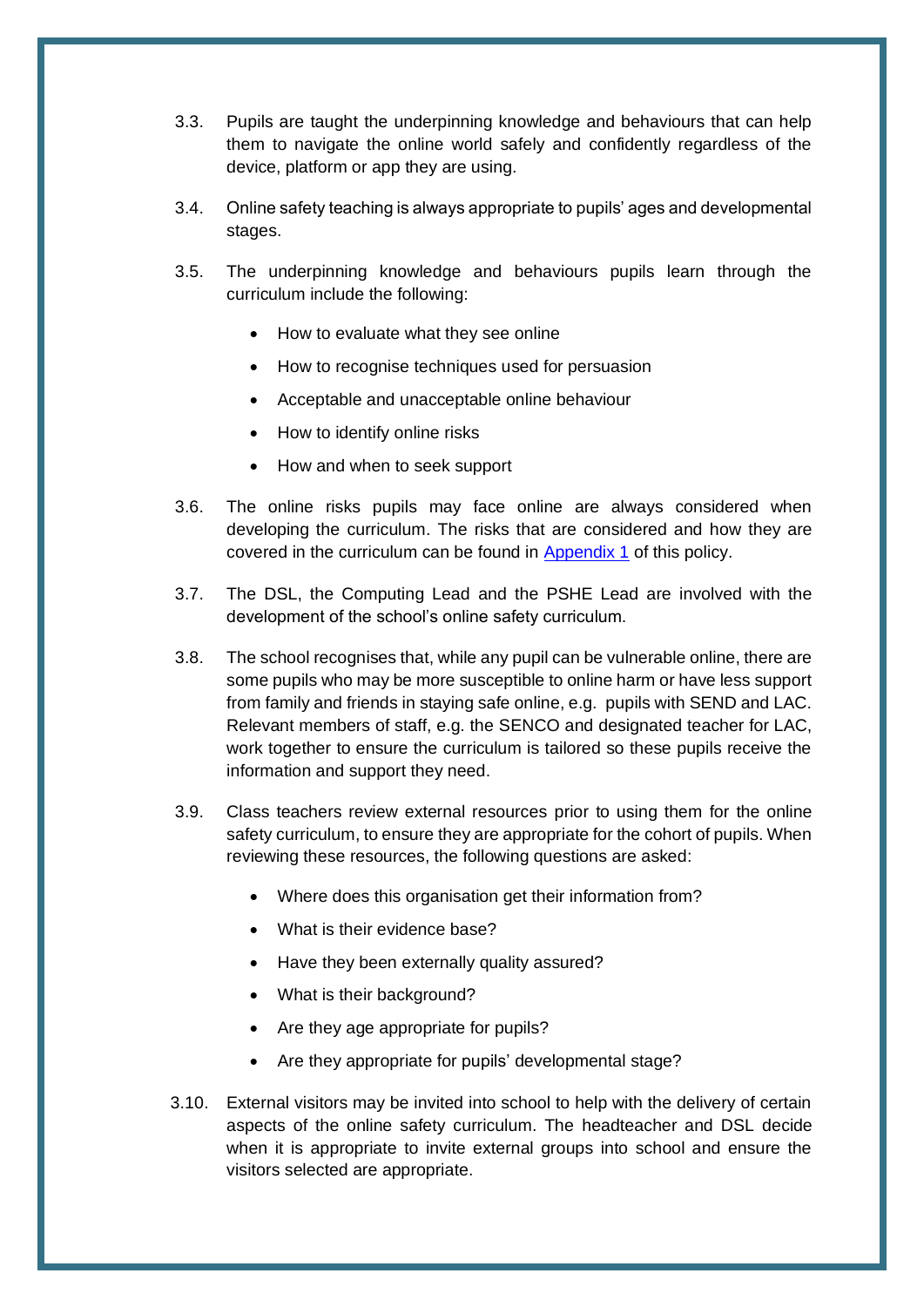- 3.11. Before conducting a lesson or activity on online safety, the class teacher and DSL consider the topic that is being covered and the potential that pupils in the class have suffered or may be suffering from online abuse or harm in this way. The DSL advises the staff member on how to best support any pupil who may be especially impacted by a lesson or activity.
- 3.12. Lessons and activities are planned carefully so they do not draw attention to a pupil who is being or has been abused or harmed online, to avoid publicising the abuse.
- 3.13. During an online safety lesson or activity, the class teacher ensures a safe environment is maintained in which pupils feel comfortable to say what they feel and are not worried about getting into trouble or being judged.
- 3.14. If a staff member is concerned about anything pupils raise during online safety lessons and activities, they will make a report in line with sections 15 and [16](#page-17-0) of this policy and in line with the Safeguarding and Child Protection Policy.
- 3.15. If a pupil makes a disclosure to a member of staff regarding online abuse following a lesson or activity, the staff member will follow the reporting procedure outlined in sections  $15$  and  $16$  of this policy and in line with the Safeguarding and Child Protection Policy.

#### <span id="page-8-0"></span>**4. Staff training**

- 4.1. All staff receive safeguarding and child protection training, which includes online safety training, during their induction.
- 4.2. Online safety training for staff is updated annually and is delivered in line with advice from the three local safeguarding partners.
- 4.3. In addition to this training, staff also receive regular online safety updates as required and at least annually.
- 4.4. The DSL and any deputies undergo training to provide them with the knowledge and skills they need to carry out their role, this includes online safety training. This training is updated at least every two years.
- 4.5. In addition to this formal training, the DSL and any deputies receive regular online safety updates to allow them to keep up with any developments relevant to their role. In relation to online safety, these updates allow the DSL and their deputies to:
	- Understand the unique risks associated with online safety and be confident that they have the relevant knowledge and capability required to keep pupils safe while they are online at school.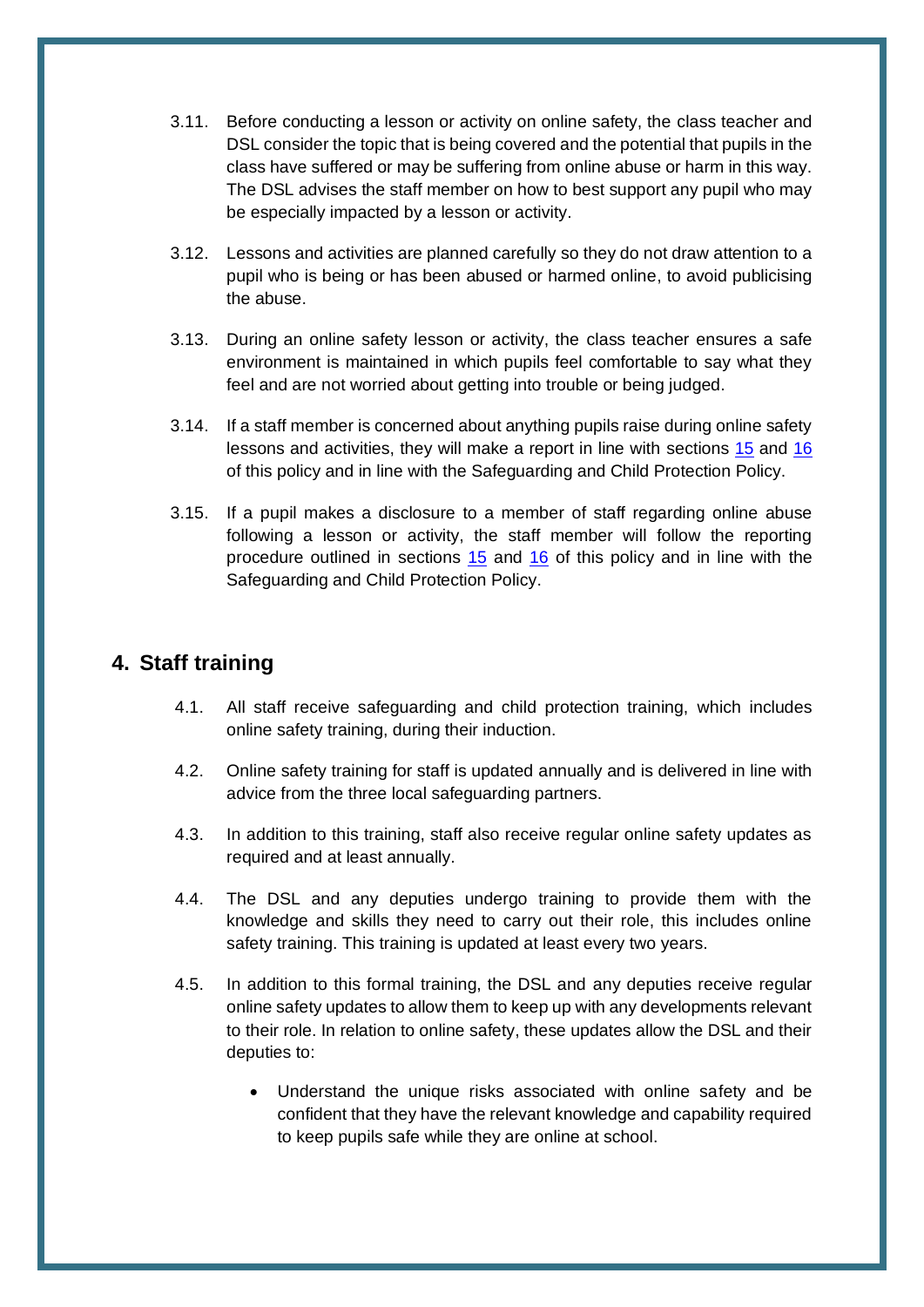- Recognise the additional risks that pupils with SEND face online and offer them support to stay safe online.
- 4.6. All staff receive a copy of this policy upon their induction and are informed of any changes to the policy.
- 4.7. Staff are required to adhere to the Staff Code of Conduct at all times, which includes provisions for the acceptable use of technologies and the use of social media.
- 4.8. All staff are informed about how to report online safety concerns, in line with sections 15 and [16](#page-17-0) of this policy.
- 4.9. The DSL acts as the first point of contact for staff requiring advice about online safety.

#### <span id="page-9-0"></span>**5. Educating parents**

- 5.1. The school works in partnership with parents to ensure pupils stay safe online at school and at home.
- 5.2. Parents are provided with information about the school's approach to online safety and their role in protecting their children. Parental awareness is raised in the following ways:
	- Parents' meetings.
	- Letters to parents and carers
	- Links and information on our school website
- 5.3. Parents are given a copy of the Acceptable Use Agreement when their child is admitted to our school and are encouraged to go through this with their child to ensure their child understands the document and the implications of not following it. Pupils are responsible for using the school ICT systems in accordance with the Pupil Acceptable Use Policy, which they will be required to sign before being given access to school systems. Parents/carers will be required to read through and sign alongside their child's signature.

#### <span id="page-9-1"></span>**6. Classroom use**

- 6.1. A wide range of technology is used during lessons, including the following:
	- **Computers**
	- Laptops
	- iPads
	- **Cameras**
	- **Dictaphone**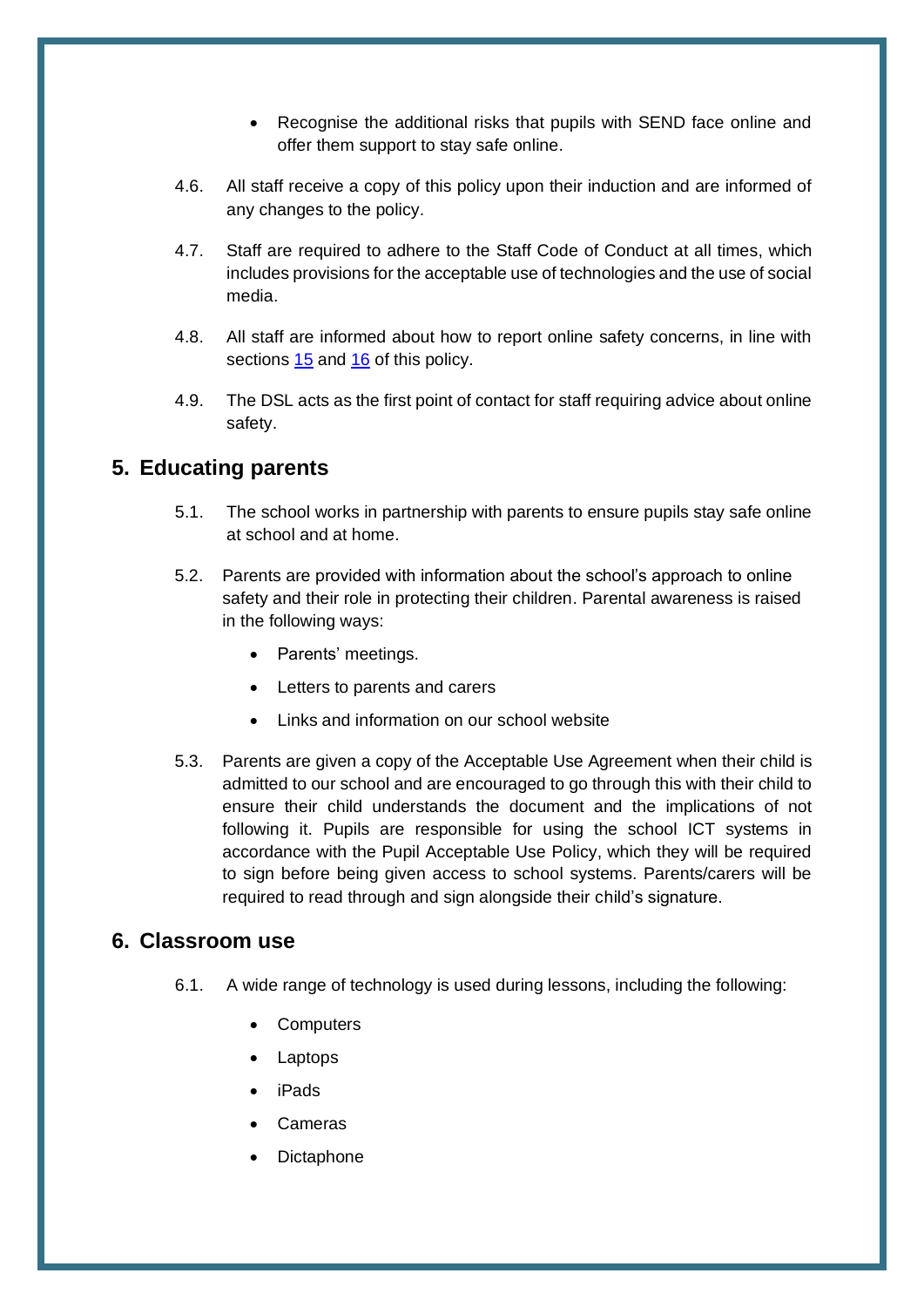- Web-cams
- 6.2. Prior to using any websites, tools, apps or other online platforms in the classroom, or recommending that pupils use these platforms at home, the class teacher always reviews and evaluates the resource.
- 6.3. Class teachers ensure that any internet-derived materials are used in line with copyright law.
- 6.4. Pupils are supervised when using online materials during lesson time this supervision is suitable to their age and ability.

#### <span id="page-10-0"></span>**7. Internet access**

- 7.1. Pupils, staff and other members of the school community are only granted access to the school's internet network once they have read and signed the Acceptable Use Agreement.
- 7.2. A record is kept of users who have been granted internet access in the school office.
- 7.3. All members of the school community must use the school's internet network, as the network has appropriate filtering and monitoring to ensure individuals are using the internet appropriately.

#### <span id="page-10-1"></span>**8. Filtering and monitoring online activity**

- 8.1. The governing board ensures the school's ICT network has appropriate filters and monitoring systems in place.
- 8.2. The headteacher and ICT technicians undertake a risk assessment to determine what filtering and monitoring systems are required. Our school uses the Smoothwall filtering system.
- 8.3. The filtering and monitoring systems the school implements are appropriate to pupils' ages, the number of pupils using the network, how often pupils access the network, and the proportionality of costs compared to the risks.
- 8.4. The governing board ensures 'over blocking' does not lead to unreasonable restrictions as to what pupils can be taught with regards to online teaching and safeguarding.
- 8.5. ICT technicians undertake monthly checks on the filtering and monitoring systems to ensure they are effective and appropriate.
- 8.6. Requests regarding making changes to the filtering system are directed to the headteacher.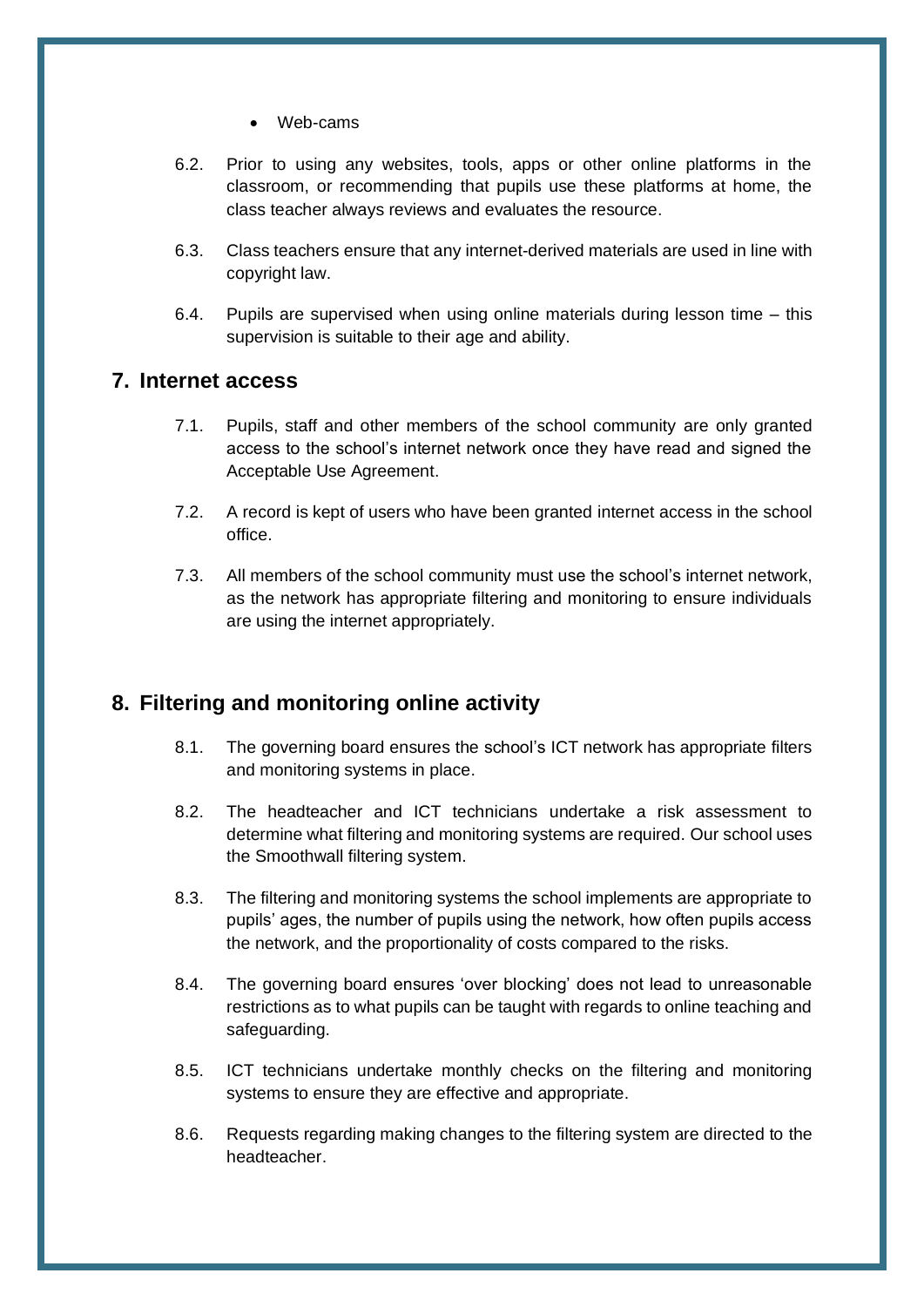- 8.7. Prior to making any changes to the filtering system, ICT technicians and the DSL conduct a risk assessment.
- 8.8. Any changes made to the system are recorded by ICT technicians.
- 8.9. Reports of inappropriate websites or materials are made to the DSL immediately, who will liaise with the computing lead an ICT technician to investigate the matter and make any necessary changes.
- 8.10. Deliberate breaches of the filtering system are reported to the DSL and ICT technicians, who will escalate the matter appropriately.
- 8.11. If a pupil has deliberately breached the filtering system, they will be disciplined in line with the Behaviour Policy.
- 8.12. If a member of staff has deliberately breached the filtering system, they will be disciplined in line with the Disciplinary Policy and Procedure.
- 8.13. If material that is believed to be illegal is accessed, inadvertently or deliberately, this material will be reported to the appropriate agency immediately, e.g. the Internet Watch Foundation (IWF), CEOP and/or the police. Action can also be taken in line with the Computer Misuse Act.
- 8.14. The school's network and school-owned devices are appropriately monitored.
- 8.15. All users of the network and school-owned devices are informed about how and why they are monitored.
- 8.16. Concerns identified through monitoring are reported to the DSL who manages the situation in line with sections 15 and [16](#page-17-0) of this policy and the Safeguarding and Child Protection Policy.

#### <span id="page-11-0"></span>**9. Network security**

- 9.1. Technical security features, such as anti-virus software, are kept up-to-date and managed by ICT technicians.
- 9.2. Firewalls are switched on at all times.
- 9.3. ICT technicians review the firewalls on a weekly basis to ensure they are running correctly, and to carry out any required updates.
- 9.4. Staff and pupils are advised not to download unapproved software or open unfamiliar email attachments.
- 9.5. Staff members and pupils report all malware and virus attacks to the headteacher or School Business Manager or Computing Lead who will inform ICT technicians.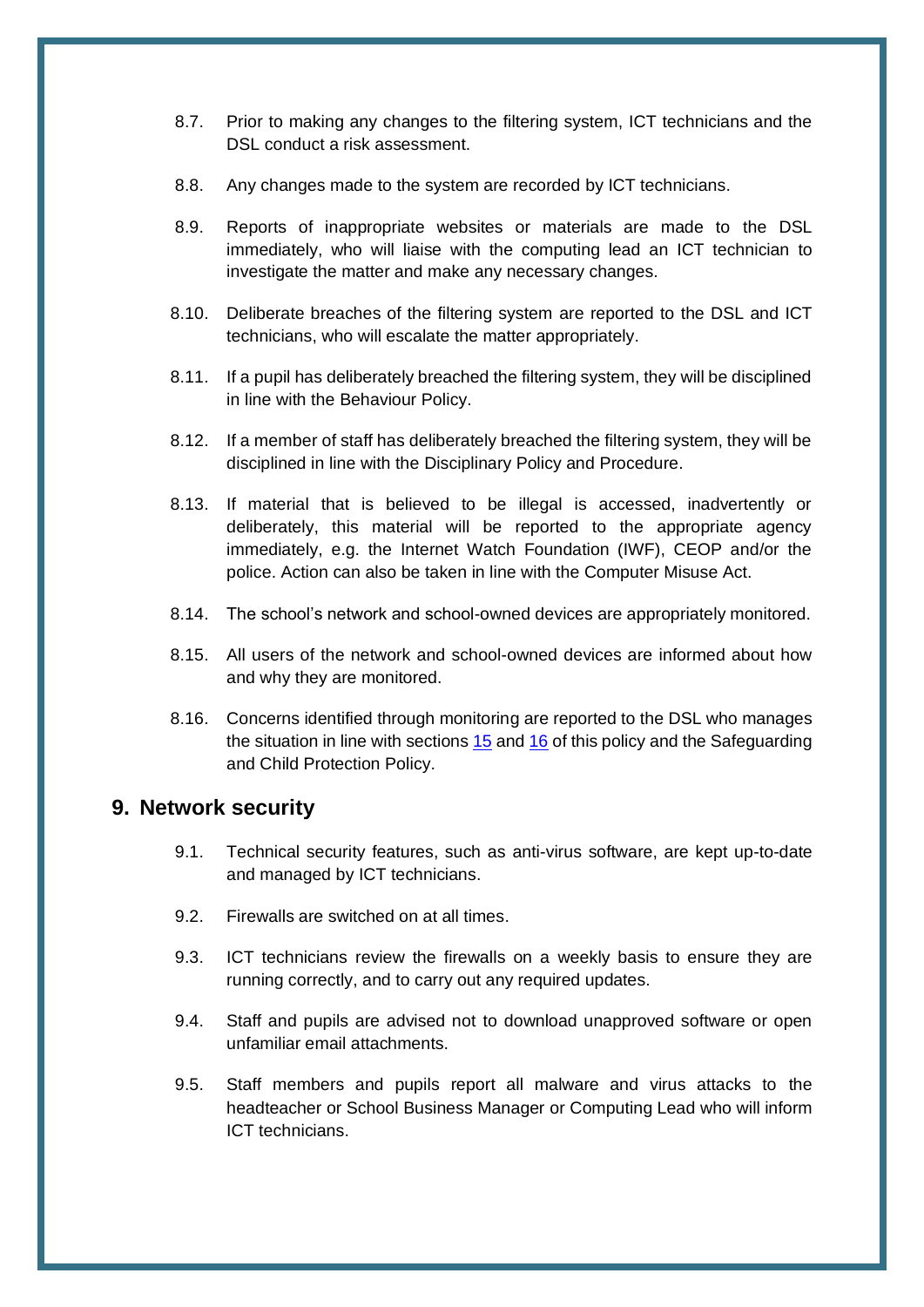- 9.6. All members of staff have their own unique usernames and private passwords to access the school's systems.
- 9.7. Pupils are provided with their own unique username and private passwords.
- 9.8. Staff members and pupils are responsible for keeping their passwords private.
- 9.9. Passwords have a minimum and maximum length and require a mixture of letters, numbers and symbols to ensure they are as secure as possible.
- 9.10. Users are not permitted to share their login details with others and are not allowed to log in as another user at any time.
- 9.11. Users are required to lock access to devices and systems when they are not in use.
- 9.12. Users inform ICT technicians if they forget their login details, who will arrange for log in details to be reset.
- 9.13. If a user is found to be sharing their login details or otherwise mistreating the password system, the headteacher is informed and decides the necessary action to take.
- 9.14. Full details of the school's network security measures can be found in the Data and E-Security Breach Prevention and Management Plan.

#### <span id="page-12-0"></span>**10. Emails**

- 10.1. Access to and the use of emails is managed in line with the Data Protection Policy, Acceptable Use Agreement and Confidentiality Policy.
- 10.2. Staff and pupils are given approved school email accounts and are only able to use these accounts at school and when doing school-related work outside of school hours.
- 10.3. Prior to being authorised to use the email system, staff and pupils must agree to and sign the relevant acceptable use agreement.
- 10.4. Personal email accounts are not permitted to be used on the school site.
- 10.5. Any email that contains sensitive or personal information is only sent using secure and encrypted email.
- 10.6. Staff members and pupils are required to block spam and junk mail, and report the matter to ICT technicians.
- 10.7. The school's monitoring system can detect inappropriate links, malware and profanity within emails – staff and pupils are made aware of this.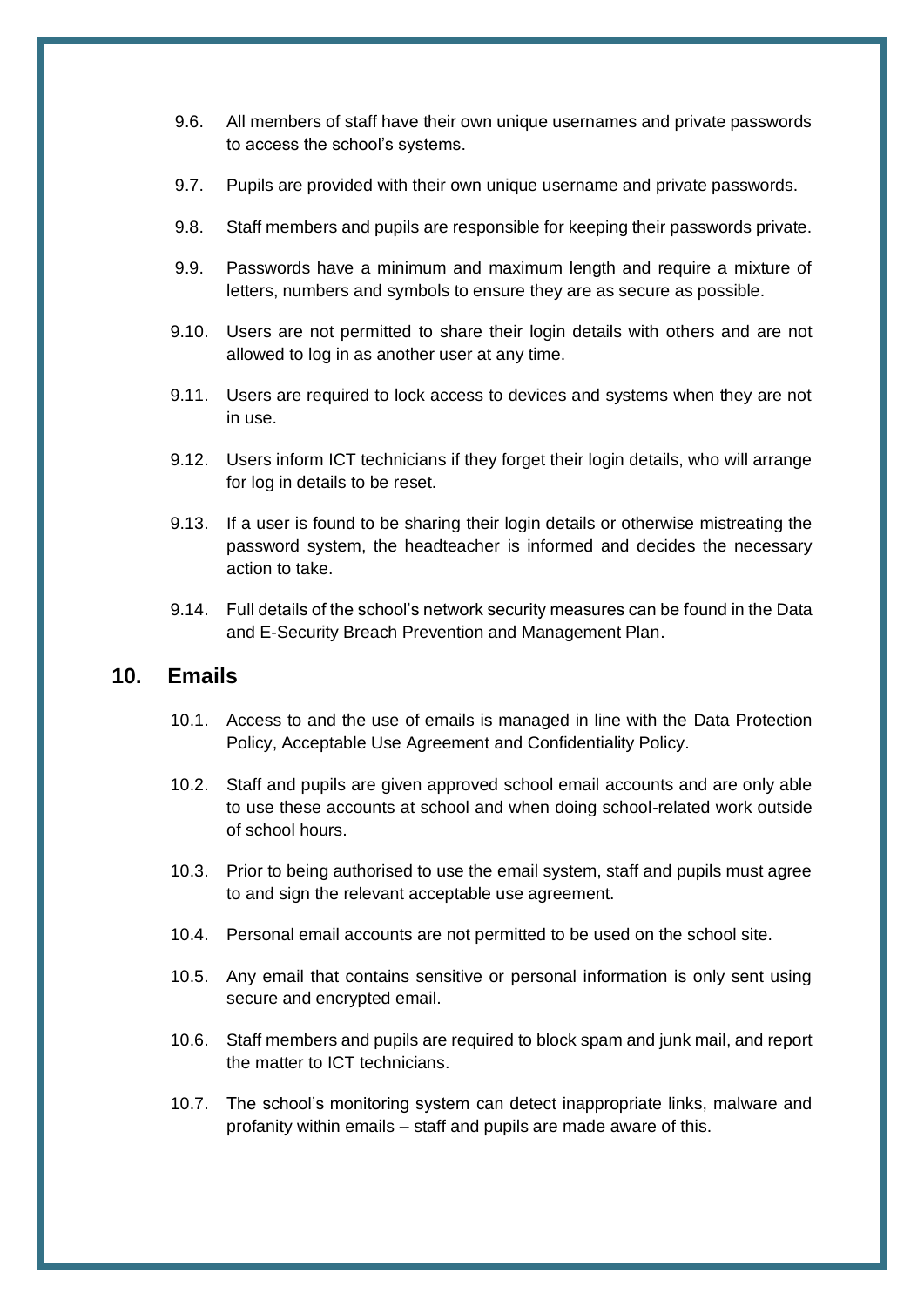- 10.8. Chain letters, spam and all other emails from unknown sources are deleted without being opened.
- 10.9. The computing lead organises at least one annual assembly for KS2 children focussed on online safety which will include an explanation of what a phishing email and other malicious emails might look like – this assembly includes information on the following:
	- How to determine whether an email address is legitimate
	- The types of address a phishing email could use
	- The importance of asking "does the email urge you to act immediately?"
	- The importance of checking the spelling and grammar of an email (this will be taught to children in an age appropriate way.)
- 10.10. Any cyberattacks initiated through emails are managed in line with the Data and E-Security Breach Prevention and Management Plan.

#### <span id="page-13-0"></span>**11. Social networking**

#### **Personal use**

- 11.1. Pupils are not allowed on Social networking sites at school; at home it is the parental responsibility, but parents should be aware that it is illegal for children under the age of 13 to be on certain social networking sites.
- 11.2. In the event that a pupil or parents uses social networking sites to make inappropriate comments about the school or school staff advice will be sought from relevant agencies, including the police, and appropriate action will be taken if necessary.
- 11.3. Staff and pupils are not permitted to use social media for personal use during lesson time.
- 11.4. Staff must not access social networking sites using school equipment.
- 11.5. Staff must not reveal names of staff, pupils, parents/carers or any other member of the school community or discuss school related matters on any social networking site or blog.

#### **12. Use of Social Media**

- 12.1. Staff members are advised that their conduct on social media can have an impact on their role and reputation within the school.
- 12.2. Staff receive annual training on how to use social media safely and responsibly.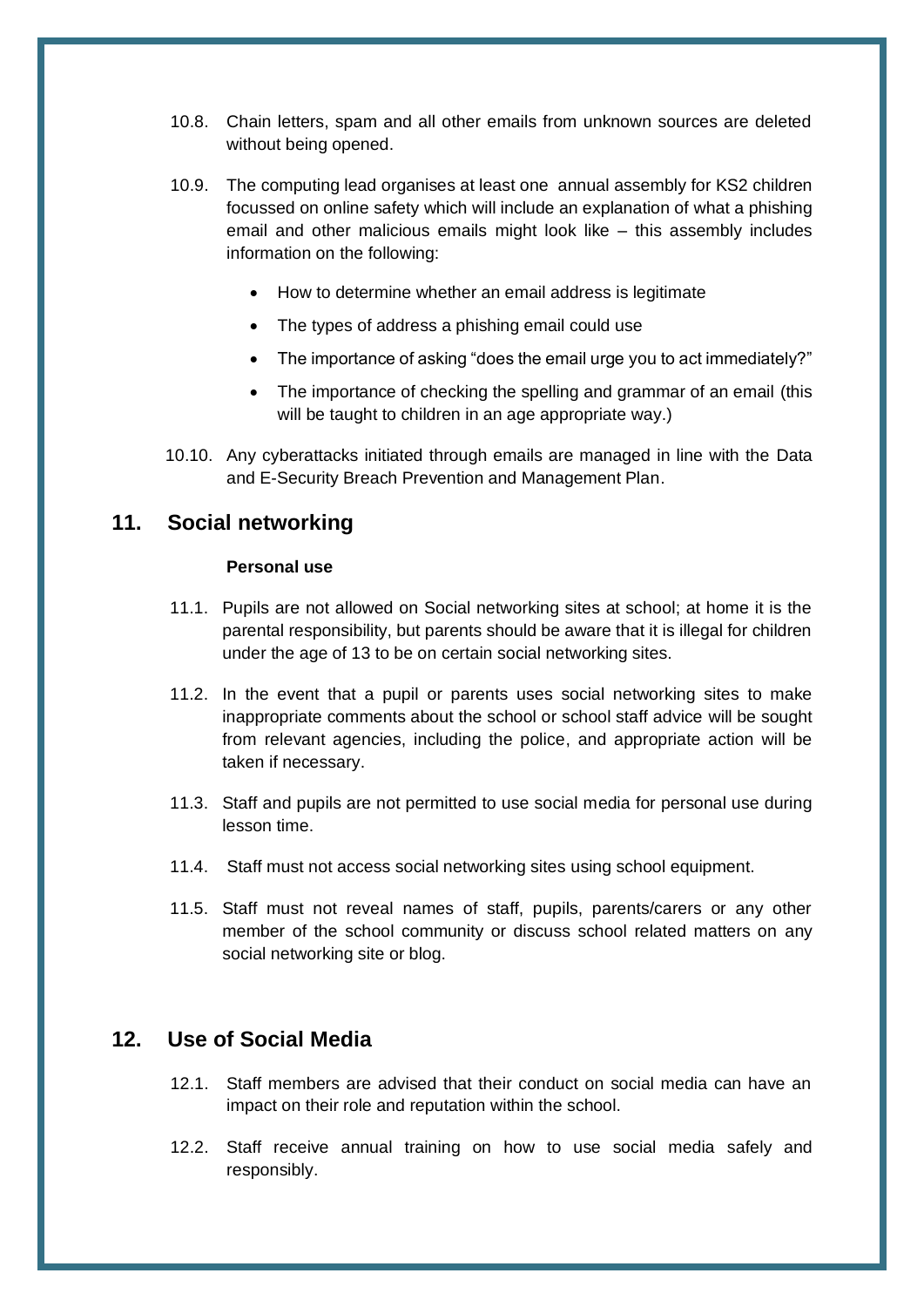- 12.3. Staff are not permitted to communicate with pupils or parents over social networking sites and are reminded to alter their privacy settings to ensure pupils and parents are not able to contact them on social media.
- 12.4. Pupils in KS2 are taught how to use social media safely and responsibly through the online safety curriculum.
- 12.5. Concerns regarding the online conduct of any member of the school community on social media are reported to the DSL and managed in accordance with the relevant policy, e.g. Anti-Bullying Policy, Staff Code of Conduct and Behaviour Policy.

#### **Use on behalf of the school**

- 12.6. Any use of social media on behalf of the school is conducted in line with the Social Media Policy.
- 12.7. The school's official social media channels are only used for official educational or engagement purposes.
- 12.8. Staff members must be authorised by the headteacher to access to the school's social media accounts.
- 12.9. All communication on official social media channels by staff on behalf of the school is clear, transparent and open to scrutiny.
- 12.10. The Staff Code of Conduct contains information on the acceptable use of social media – staff members are required to follow these expectations at all times.

#### <span id="page-14-0"></span>**13. The school website**

- 13.1. The headteacher is responsible for the overall content of the school website they will ensure the content is appropriate, accurate, up-to-date and meets government requirements.
- 13.2. The website complies with guidelines for publications including accessibility, data protection, respect for intellectual property rights, privacy policies and copyright law.
- 13.3. Personal information relating to staff and pupils is not published on the website.
- 13.4. The school record of parental permissions granted / not granted must be adhered to when taking images of our children. Permissions are recorded on a central list which is kept in the school office with the parental contact forms. Images and videos are only posted on our school website when parental permission has been granted.

#### <span id="page-14-1"></span>**14. Use of school-owned devices**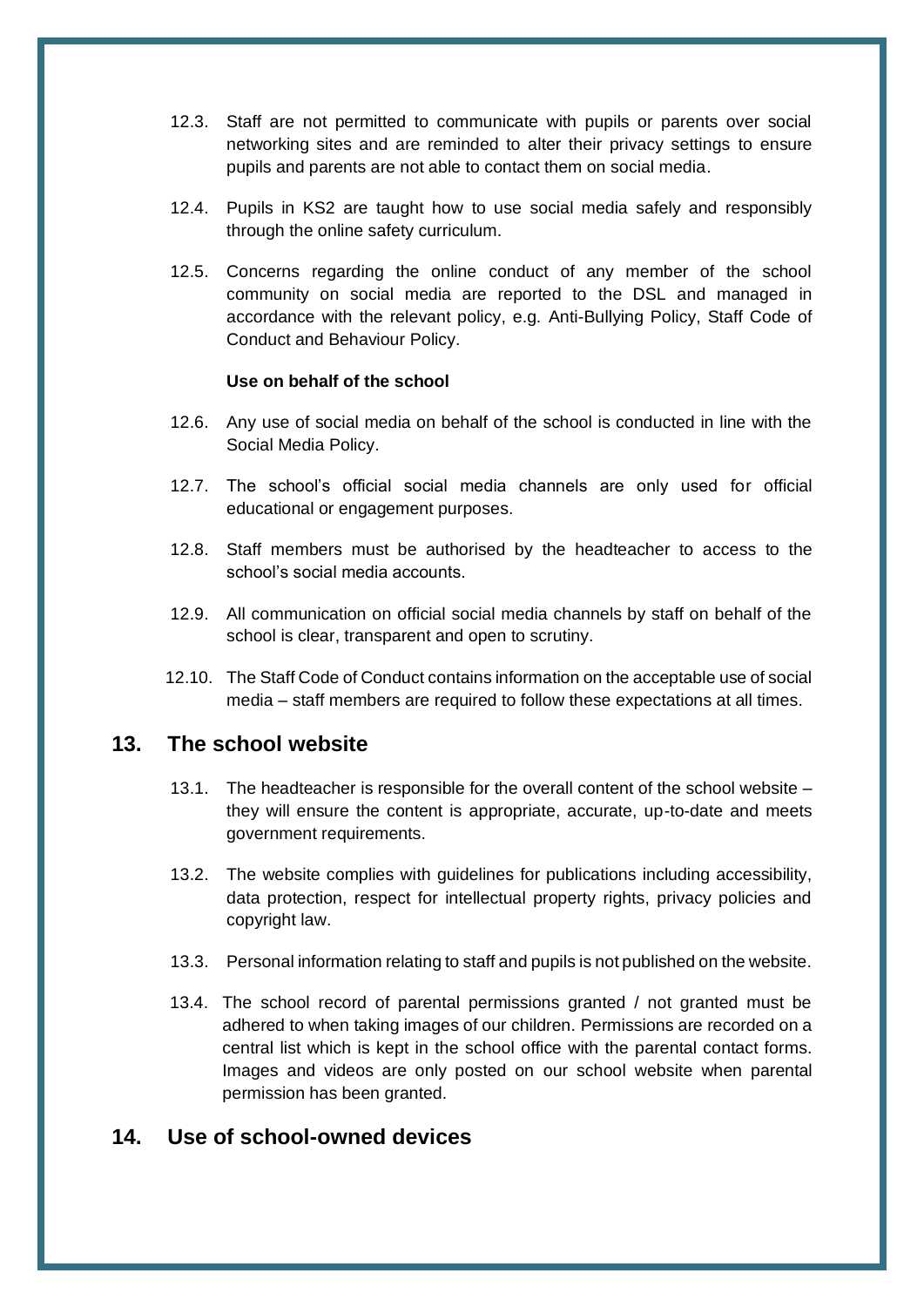- 14.1. Staff members may be issued with the following devices to assist with their work:
	- Laptop
	- Web cam
	- iPad
- 14.2. Pupils may be provided with school-owned devices as necessary to assist in the delivery of the curriculum in lessons e.g. iPads to use during lessons.
- 14.3. School-owned devices are used in accordance with the Device User Agreement.
- 14.4. Staff who are provided with school owned devices are required to read, sign and uphold the Staff Device User Agreement.
- 14.5. Pupils who are provided with school owned devices are required to read, sign and uphold the Pupil Device User Agreement.
- 14.6. Staff and pupils are not permitted to connect school-owned devices to public Wi-Fi networks.
- 14.7. All school-owned devices are password protected and have bitlocker encryption enabled.
- 14.8. ICT technicians review all school-owned devices periodically to carry out software updates and ensure there is no inappropriate material on the devices.
- 14.9. No software, apps or other programmes can be downloaded onto a device without authorisation from ICT technicians.
- 14.10. Staff members must not use school owned equipment for personal use.
- 14.11. Staff members or pupils found to be misusing school-owned devices are disciplined in line with the Disciplinary Policy and Procedure and Behaviour Policy.

#### <span id="page-15-0"></span>**15. Use of personal devices**

- 15.1. Staff members are not permitted to use their personal devices during lesson time or in spaces that are accessible to children.
- 15.2. Staff members are not permitted to use their personal devices to take photos or videos of pupils.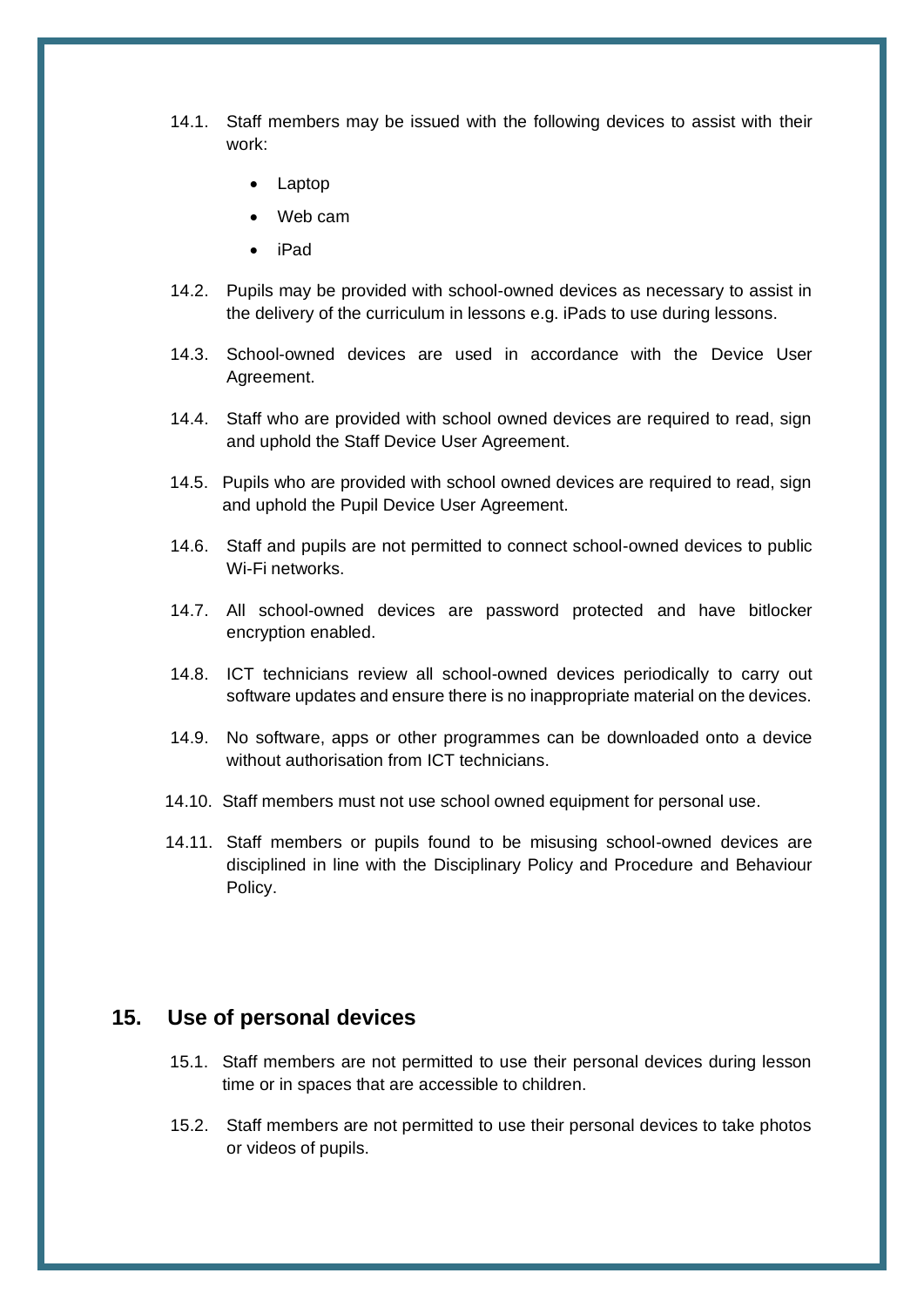- 15.3. Staff members should report any concerns about their colleagues' use of personal devices on the school premises in line with the Safeguarding and Child Protection Policy or Whistleblowing Policy.
- 15.4. If a member of staff is thought to have illegal content saved or stored on a personal device, or to have committed an offence using a personal device, the headteacher will inform the police and action will be taken in line with the Safeguarding and Child Protection Policy.
- 15.5. Pupils are not permitted to use their personal devices anywhere on the school site. Any personal electronic device including mobile phones brought into school by a pupil must be stored securely in the school office.
- 15.6. If a pupil needs to contact their parents during the school day, they should discuss this with their class teacher.
- 15.7. Pupils' personal devices can be confiscated and stored securely. The headteacher will contact the pupils parent / carer to discuss the reasons for the item being confiscated and arrange for the device to be collected by the parent / carer.
- 15.8. If a staff member reasonably believes a pupil's personal device has been used to commit an offence or may provide evidence relating to an offence, the device will be confiscated and handed to the police.
- 15.9. Appropriate signage is displayed to inform visitors to the school of the expected use of personal devices. Visitors will be provided with advice about appropriate use of personal devices when on the school site.
- 15.10. Parents and carers attending events at the school will be advised about appropriate use of personal devices when on school site.
- 15.11. Any concerns about visitors' use of personal devices on the school premises are reported to the DSL.

#### **16. Managing reports of online safety incidents**

- 16.1. Staff members and pupils are informed about what constitutes inappropriate online behaviour in the following ways:
	- Staff training
	- The online safety curriculum
	- **Assemblies**
- 16.2. Concerns regarding a staff member's online behaviour are reported to the headteacher who decides on the best course of action in line with the relevant policies, including the Staff Code of Conduct and Safeguarding and Child Protection Policy.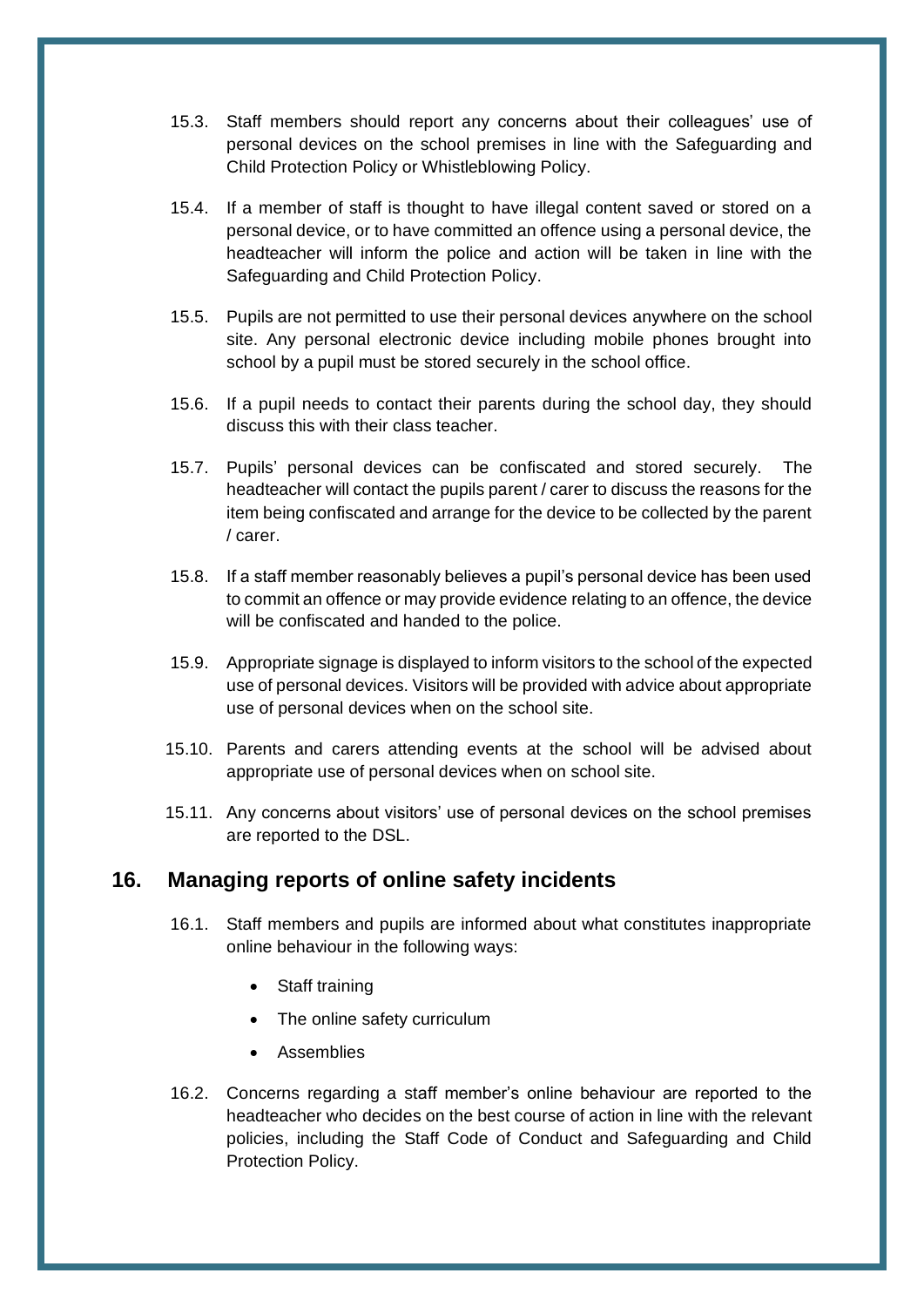- 16.3. Concerns regarding a pupil's online behaviour are reported to the DSL who investigates concerns with relevant staff members, e.g. the headteacher and ICT technicians.
- 16.4. Concerns regarding a pupil's online behaviour are dealt with in accordance with relevant policies depending on their nature, including the Behaviour Policy and Child Protection and Safeguarding Policy.
- 16.5. Where there is a concern that illegal activity has taken place, the headteacher contacts the police.
- 16.6. All online safety incidents should be reported to the DSL and the school's response will be recorded by the DSL.
- 16.7. [Section 16](#page-17-0) of this policy outlines how the school responds to specific online safety concerns, such as cyberbullying and peer-on-peer abuse.

#### <span id="page-17-0"></span>**17. Responding to specific online safety concerns**

#### **Cyberbullying**

- 17.1. Cyberbullying, against both pupils and staff, is not tolerated.
- 17.2. Any incidents of cyberbullying are dealt with quickly and effectively whenever they occur.
- 17.3. Information about the school's full response to incidents of cyberbullying can be found in the Anti-bullying Policy.

#### **Online sexual violence and sexual harassment between children (peeron-peer abuse)**

- 17.4. The school recognises that peer-on-peer abuse can take place online. Examples include the following:
	- Non-consensual sharing of sexual images and videos
	- Sexualised cyberbullying
	- Online coercion and threats
	- Unwanted sexual comments and messages on social media
	- Online sexual exploitation
- 17.5. The school responds to all concerns regarding online peer-on-peer abuse, whether or not the incident took place on the school premises or using schoolowned equipment.
- 17.6. Concerns regarding online peer-on-peer abuse are reported to the DSL who will investigate the matter in line with the Child Protection and Safeguarding Policy.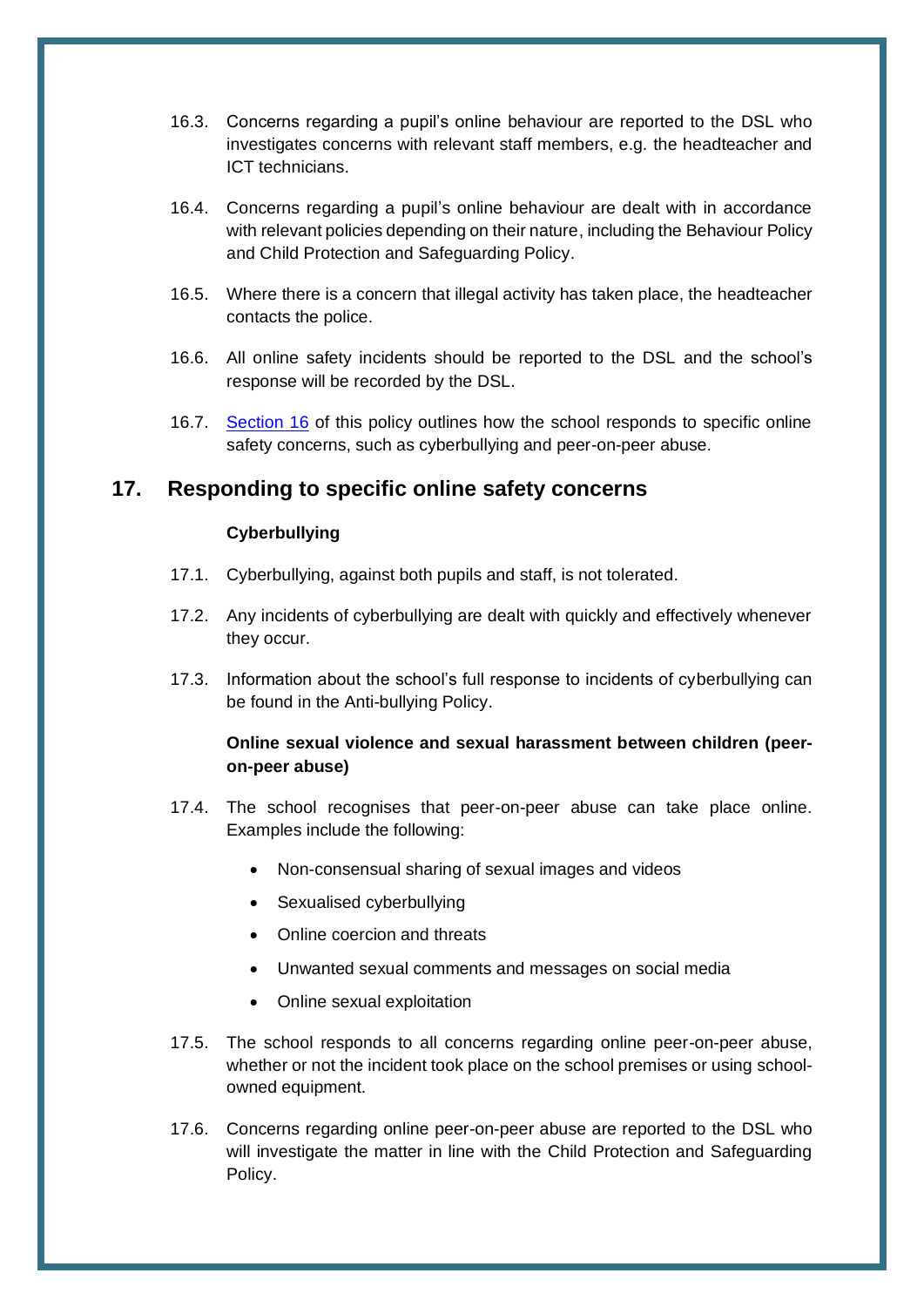17.7. Information about the school's full response to incidents of online peer-on-peer abuse can be found in the Child Protection and Safeguarding Policy.

#### **Upskirting**

- 17.8. Under the Voyeurism (Offences) Act 2019, it is an offence to operate equipment and to record an image beneath a person's clothing without consent and with the intention of observing, or enabling another person to observe, the victim's genitals or buttocks (whether exposed or covered with underwear), in circumstances where their genitals, buttocks or underwear would not otherwise be visible, for a specified purpose.
- 17.9. A "specified purpose" is namely:
	- Obtaining sexual gratification (either for themselves or for the person they are enabling to view the victim's genitals, buttocks or underwear).
	- To humiliate, distress or alarm the victim.
- 17.10. "Operating equipment" includes enabling, or securing, activation by another person without that person's knowledge, e.g. a motion activated camera.
- 17.11. Upskirting is not tolerated by the school.
- 17.12. Incidents of upskirting are reported to the DSL who will then decide on the next steps to take, which may include police involvement, in line with the Child Protection and Safeguarding Policy.

#### **Youth produced sexual imagery (sexting)**

- 17.13. Youth produced sexual imagery is the sending or posting of sexually suggestive images of under-18s via mobile phones or over the internet. Creating and sharing sexual photos and videos of individuals under 18 is illegal.
- 17.14. All concerns regarding sexting are reported to the DSL.
- 17.15. Following a report of sexting, the following process is followed:
	- The DSL holds an initial review meeting with appropriate school staff
	- Subsequent interviews are held with the pupils involved, if appropriate
	- Parents are informed at an early stage and involved in the process unless there is a good reason to believe that involving the parents would put the pupil at risk of harm
	- At any point in the process if there is a concern a pupil has been harmed or is at risk of harm, a referral will be made to children's social care services and/or the police immediately
	- The interviews with staff, pupils and their parents are used to inform the action to be taken and the support to be implemented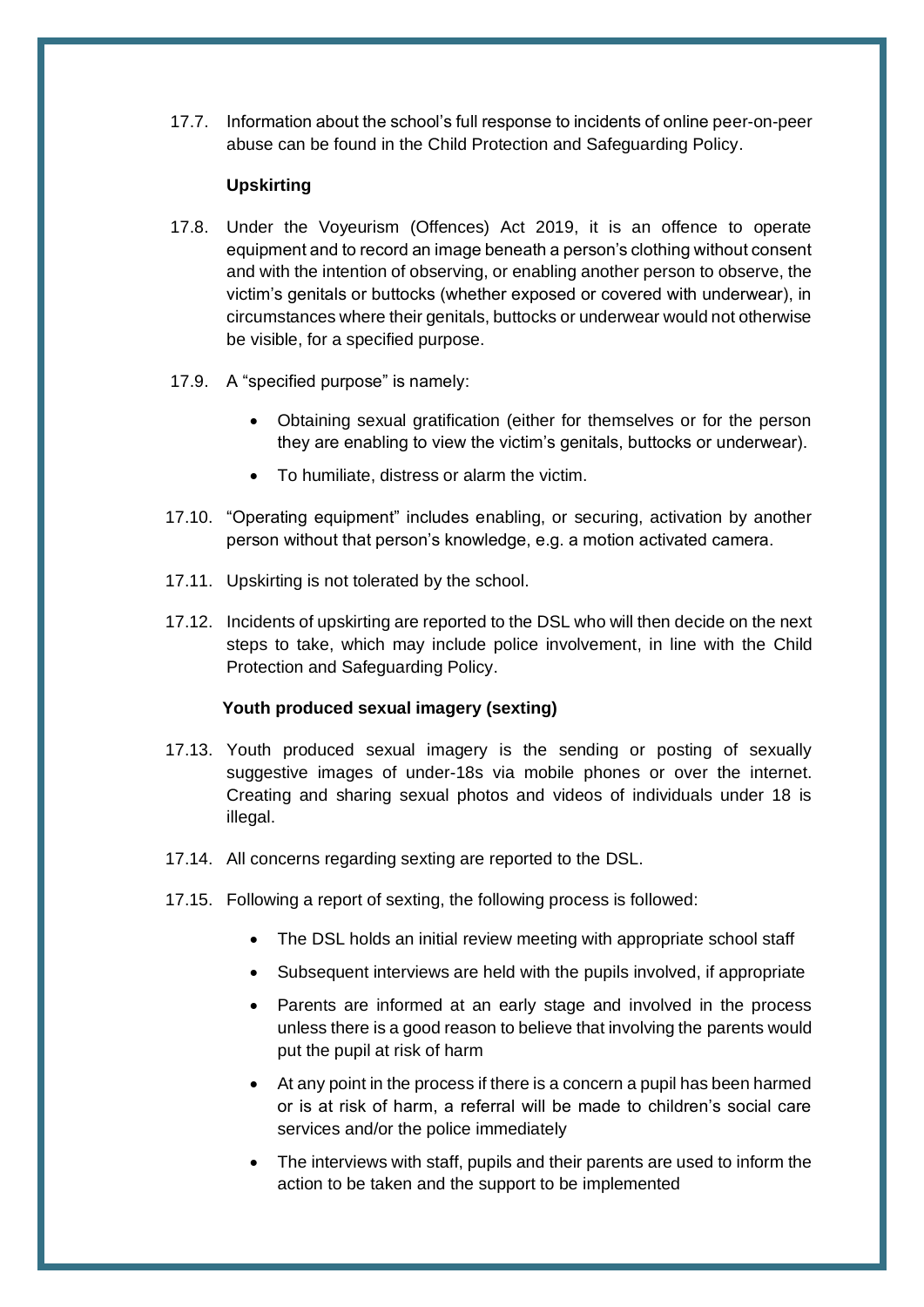- 17.16. When investigating a report, staff members do not view the youth produced sexual imagery unless there is a good and clear reason to do so.
- 17.17. If a staff member believes there is a good reason to view youth produced sexual imagery as part of an investigation, they discuss this with the headteacher first.
- 17.18. The decision to view imagery is based on the professional judgement of the DSL and always complies with the Child Protection and Safeguarding Policy.
- 17.19. Any accidental or intentional viewing of youth produced sexual imagery that is undertaken as part of an investigation is recorded.
- 17.20. If it is necessary to view the imagery, it will not be copied, printed or shared.
- 17.21. Viewing and deleting imagery will be carried out in line following advice from other agencies including police and children's social care.

#### **Online abuse and exploitation**

- 17.22. Through the online safety curriculum, pupils are taught about how to recognise online abuse and where they can go for support if they experience it.
- 17.23. The school responds to concerns regarding online abuse and exploitation, whether or not it took place on the school premises or using school-owned equipment.
- 17.24. All concerns relating to online abuse and exploitation, including child sexual abuse and exploitation and criminal exploitation, are reported to the DSL and dealt with in line with the Child Protection and Safeguarding Policy.

#### **Online hate**

- 17.25. The school does not tolerate online hate content directed towards or posted by members of the school community.
- 17.26. Incidents of online hate are dealt with in line with the relevant school policy depending on the nature of the incident and those involved, e.g. Staff Code of Conduct, Anti-Bullying Policy, Parent and Visitor Code of Conduct and Social Media Code of Conduct for Parents.

#### **Online radicalisation and extremism**

- 17.27. The school's filtering system protects pupils and staff from viewing extremist content.
- 17.28. Concerns regarding a staff member or pupil being radicalised online are dealt with in line with the Child Protection and Safeguarding Policy and Prevent Duty

#### <span id="page-19-0"></span>**18. Remote learning**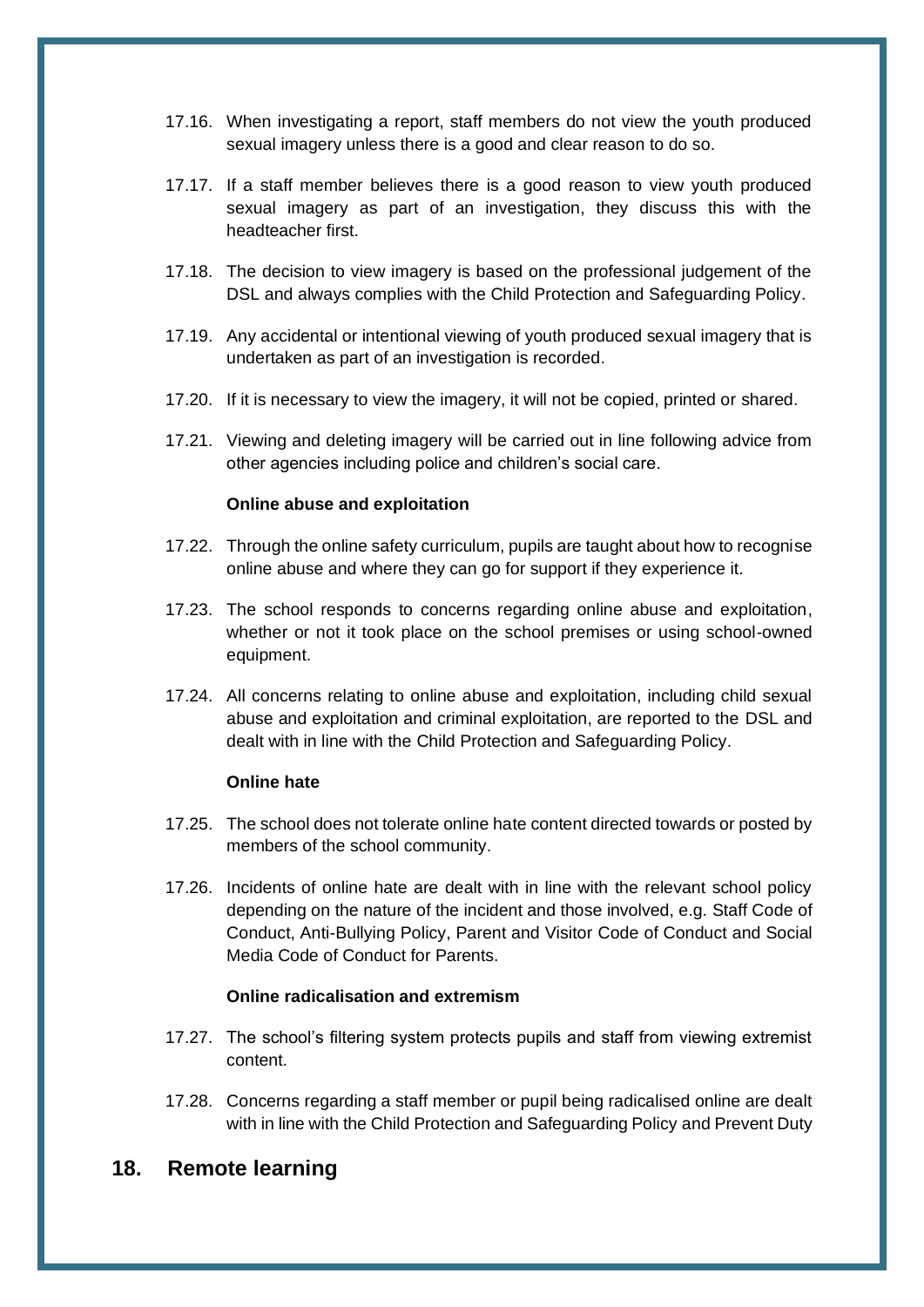- 18.1. All remote learning is delivered in line with the school's Remote Learning Policy.
- 18.2. Parents are responsible for maintaining supervision of their child whilst they are learning remotely.
- 18.3. All staff and pupils using video communication must:
	- Only communicate in groups.
	- Wear suitable clothing this includes others in their household.
	- Be situated in a suitable 'public' living area within the home with an appropriate background – 'private' living areas within the home, such as bedrooms, are not permitted during video communication.
	- Use appropriate language this includes others in their household.
	- Maintain the standard of behaviour expected in school.
	- Use the necessary equipment and computer programs as intended.
	- Not record, store, or distribute video material without permission.
	- Endeavour to ensure they have a stable connection to avoid disruption to lessons.
	- Always remain aware that they are visible.
- 18.4. All staff and pupils using audio communication must:
	- Use appropriate language this includes others in their household.
	- Maintain the standard of behaviour expected in school.
	- Use the necessary equipment and computer programs as intended.
	- Not record, store, or distribute audio material without permission.
	- Endeavour to ensure they have a stable connection to avoid disruption to lessons.
	- Always remain aware that they can be heard.
- 18.5. The school will consider whether one-to-one sessions are appropriate in some circumstances, e.g. to provide support for pupils with SEND. This will be decided and approved by the SLT, in collaboration with the SENDCO.
- 18.6. Pupils not using devices or software as intended will be disciplined in line with the Behaviour Policy.
- 18.7. The school will risk assess the technology used for remote learning prior to use and ensure that there are no privacy issues or scope for inappropriate use.
- 18.8. The school will endeavour to consult with parents prior to the period of remote learning about what methods of delivering remote teaching are most suitable.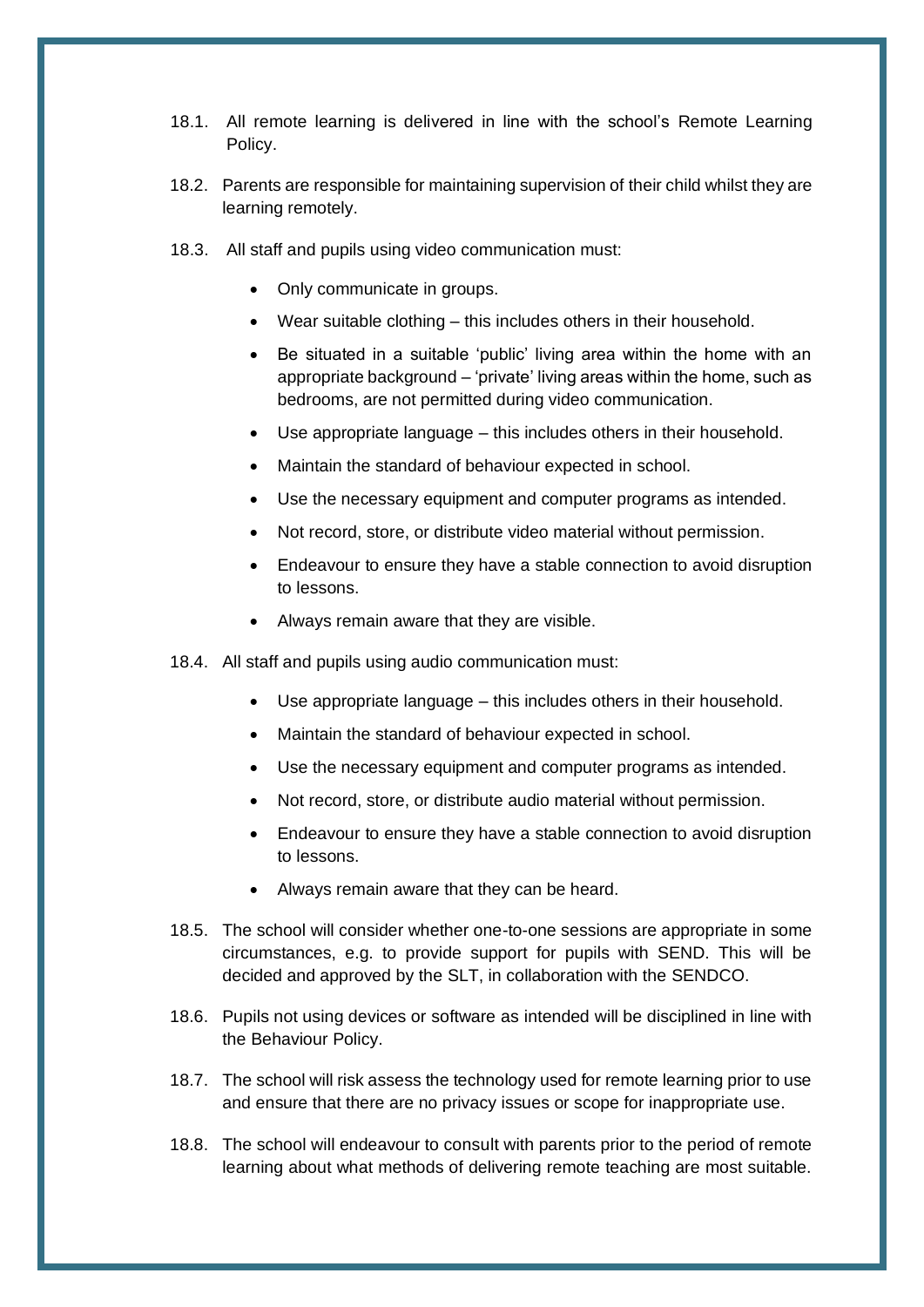School will endeavour to make suitable alternative arrangements where necessary.

- 18.9. The school will ensure that all school-owned equipment and technology used for remote learning has suitable anti-virus software installed, can establish secure connections, can recover lost work, and allows for audio and visual material to be recorded or downloaded, where required.
- 18.10. The school will communicate to parents, via letters and the school website, any precautionary measures that need to be put in place if their child is learning remotely using their own/family-owned equipment and technology, e.g. ensuring that their internet connection is secure.
- 18.11. During the period of remote learning, the school will provide information for parents to:
	- Reinforce the importance of children staying safe online.
	- Ensure parents are aware of what their children are being asked to do, e.g. sites they have been asked to use.
	- Encourage them to set age-appropriate parental controls on devices and internet filters to block malicious websites.
	- Direct parents to useful resources to help them keep their children safe online.
- 18.12. The school will not be responsible for providing access to the internet off the school premises and will not be responsible for providing online safety software, e.g. anti-virus software, on devices not owned by the school.

#### **19. Monitoring and review**

- 19.1. The school recognises that the online world is constantly changing; therefore, the DSL, ICT technicians and the headteacher conduct termly informal reviews of this policy to evaluate its effectiveness.
- 19.2. The governing board, headteacher and DSL review this policy in full on an annual basis and following any online safety incidents.
- 19.3. The next scheduled review date for this policy is October 2021

Any changes made to this policy are communicated to all members of the school community.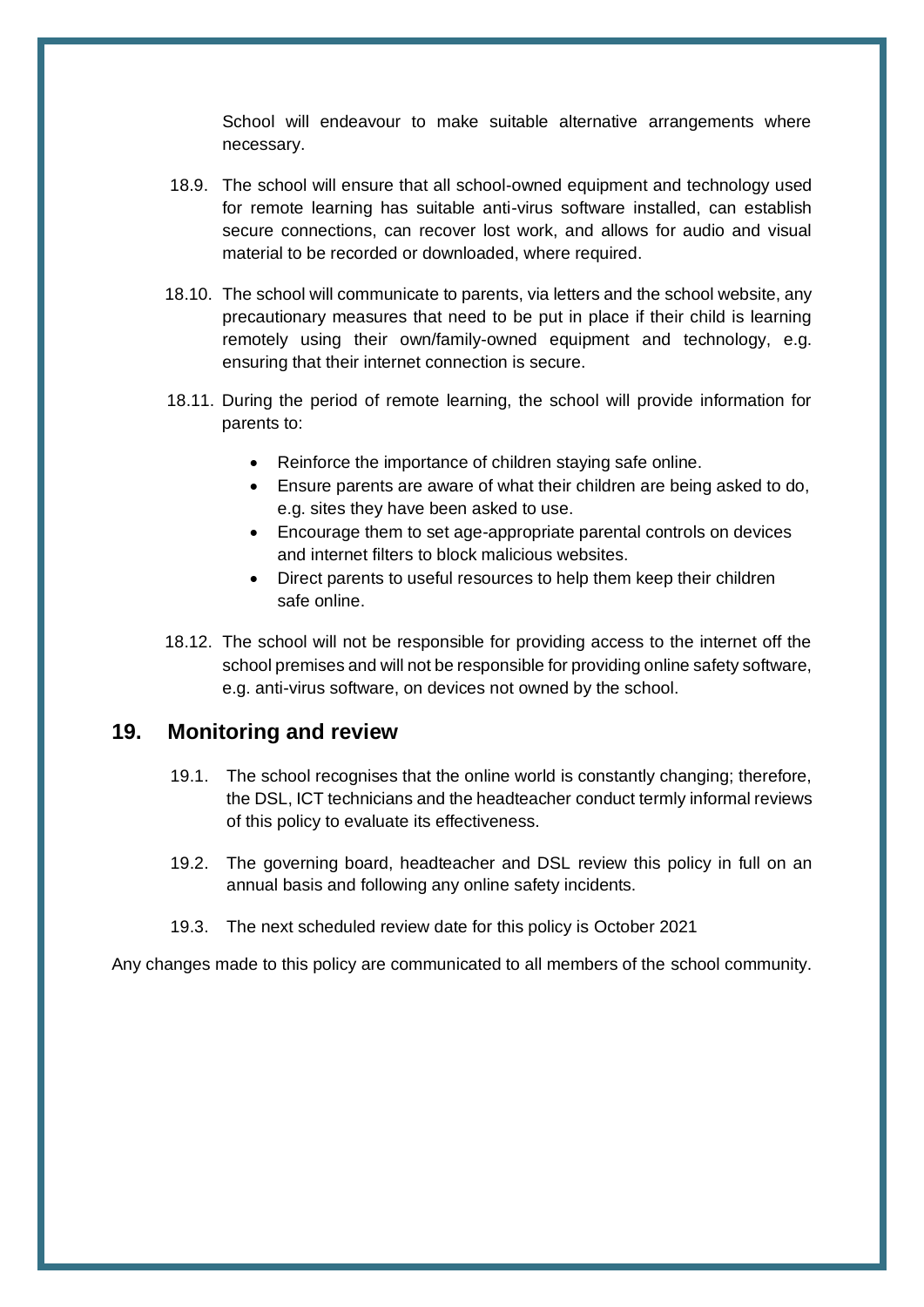# **Appendix 1: Online harms and risks – curriculum coverage**

**[The table below contains information from the DfE's 'Teaching online safety in schools' guidance about what areas of online risk schools should teach pupils about. You can use this to assist your school in developing its own online safety curriculum; however, you must develop your curriculum in line with your local needs and the needs of your pupils.]** 

<span id="page-22-0"></span>

| <b>Subject area</b>                             | <b>Description and teaching content</b>                                                                                                                                                                                                                                                                                      | <b>Curriculum area the harm</b><br>or risk is covered in                                               |
|-------------------------------------------------|------------------------------------------------------------------------------------------------------------------------------------------------------------------------------------------------------------------------------------------------------------------------------------------------------------------------------|--------------------------------------------------------------------------------------------------------|
|                                                 |                                                                                                                                                                                                                                                                                                                              |                                                                                                        |
| Age restrictions                                | Some online activities have age restrictions because they include content which is not appropriate for<br>children under a specific age.<br>Teaching includes the following:                                                                                                                                                 | This risk or harm is covered<br>in the following curriculum<br>$area(s)$ :                             |
|                                                 | That age verification exists and why some online platforms ask users to verify their age<br>$\bullet$<br>Why age restrictions exist<br>That content that requires age verification can be damaging to under-age consumers<br>$\bullet$<br>What the age of digital consent is (13 for most platforms) and why it is important | <b>PSHE</b><br>Computing<br>curriculum                                                                 |
| How content can<br>be used and<br>shared        | Knowing what happens to information, comments or images that are put online.<br>Teaching includes the following:<br>What a digital footprint is, how it develops and how it can affect pupils' futures<br>How cookies work<br>How content can be shared, tagged and traced                                                   | This risk or harm is covered<br>in the following curriculum<br>$area(s)$ :<br><b>PSHE</b><br>Computing |
| Disinformation,<br>misinformation<br>and hoaxes | How difficult it is to remove something once it has been shared online<br>What is illegal online, e.g. youth-produced sexual imagery (sexting)<br>Some information shared online is accidentally or intentionally wrong, misleading or exaggerated.<br>Teaching includes the following:                                      | curriculum<br>This risk or harm is covered<br>in the following curriculum<br>$area(s)$ :               |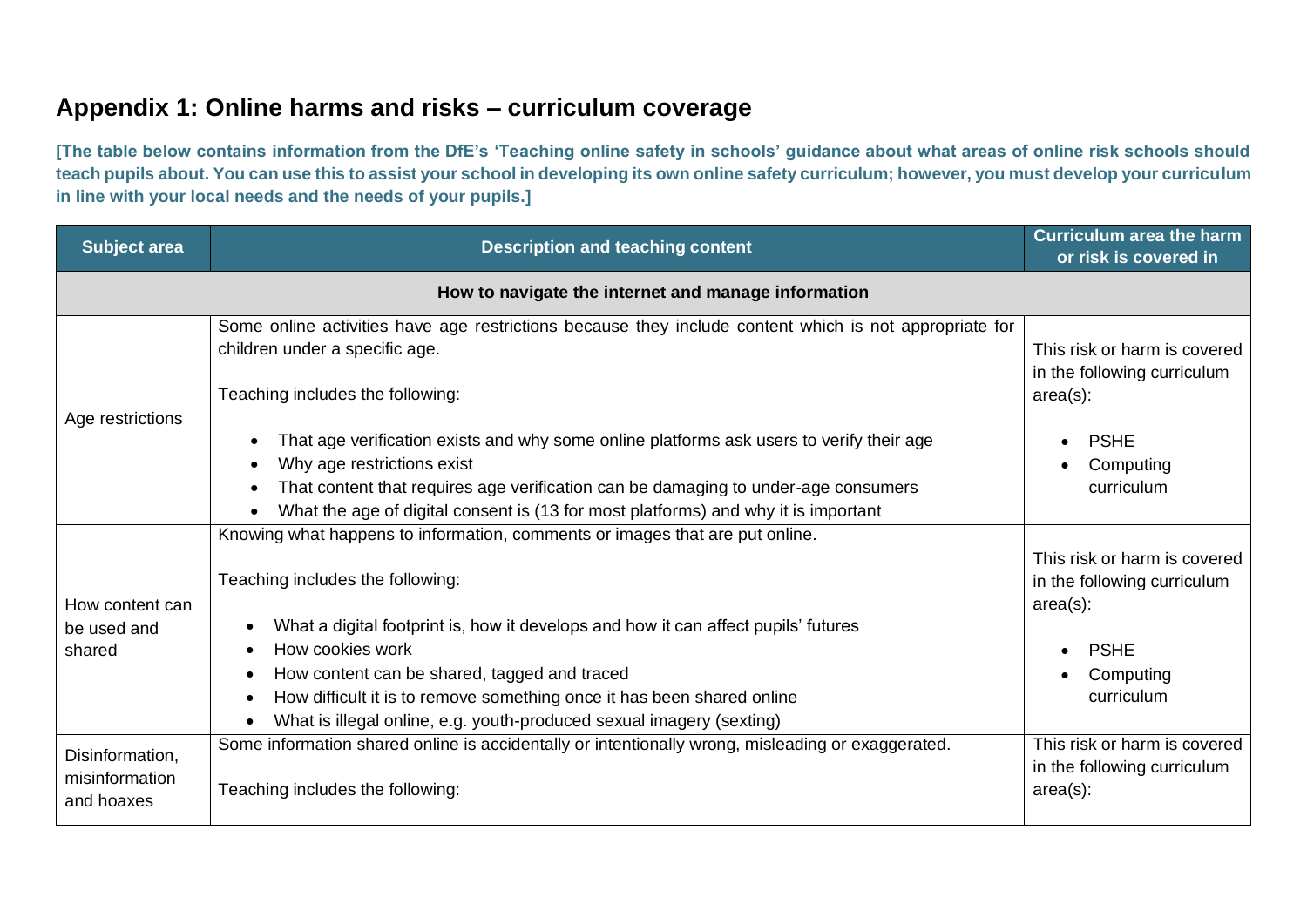|                 | Disinformation and why individuals or groups choose to share false information in order to            | <b>PSHE</b>                  |
|-----------------|-------------------------------------------------------------------------------------------------------|------------------------------|
|                 | deliberately deceive                                                                                  | Computing                    |
|                 | Misinformation and being aware that false and misleading information can be shared inadvertently      | curriculum                   |
|                 | Online hoaxes, which can be deliberately and inadvertently spread for a variety of reasons            |                              |
|                 | That the widespread nature of this sort of content can often appear to be a stamp of authenticity,    |                              |
|                 | making it important to evaluate what is seen online                                                   |                              |
|                 | How to measure and check authenticity online                                                          |                              |
|                 | The potential consequences of sharing information that may not be true                                |                              |
|                 | Fake websites and scam emails are used to extort data, money, images and other things that can either |                              |
|                 | be used by the scammer to harm the person targeted or sold on for financial, or other, gain.          |                              |
|                 |                                                                                                       | This risk or harm is covered |
|                 | Teaching includes the following:                                                                      | in the following curriculum  |
| Fake websites   |                                                                                                       | $area(s)$ :                  |
| and scam emails | How to recognise fake URLs and websites                                                               |                              |
|                 | What secure markings on websites are and how to assess the sources of emails                          | <b>PSHE</b>                  |
|                 | The risks of entering information to a website which is not secure                                    | Computing                    |
|                 | What pupils should do if they are harmed/targeted/groomed as a result of interacting with a fake      | curriculum                   |
|                 | website or scam email                                                                                 |                              |
|                 | Who pupils should go to for support                                                                   |                              |
|                 | Fraud can take place online and can have serious consequences for individuals and organisations.      | This risk or harm is covered |
|                 |                                                                                                       | in the following curriculum  |
|                 | Teaching includes the following:                                                                      | $area(s)$ :                  |
| Online fraud    |                                                                                                       |                              |
|                 | What identity fraud, scams and phishing are                                                           | <b>PSHE</b>                  |
|                 | That children are sometimes targeted to access adults' data                                           | Computing                    |
|                 | What 'good' companies will and will not do when it comes to personal details                          | curriculum                   |
|                 | Password phishing is the process by which people try to find out individuals' passwords so they can   | This risk or harm is covered |
| Password        | access protected content.                                                                             | in the following curriculum  |
| phishing        |                                                                                                       | $area(s)$ :                  |
|                 | Teaching includes the following:                                                                      |                              |
|                 |                                                                                                       |                              |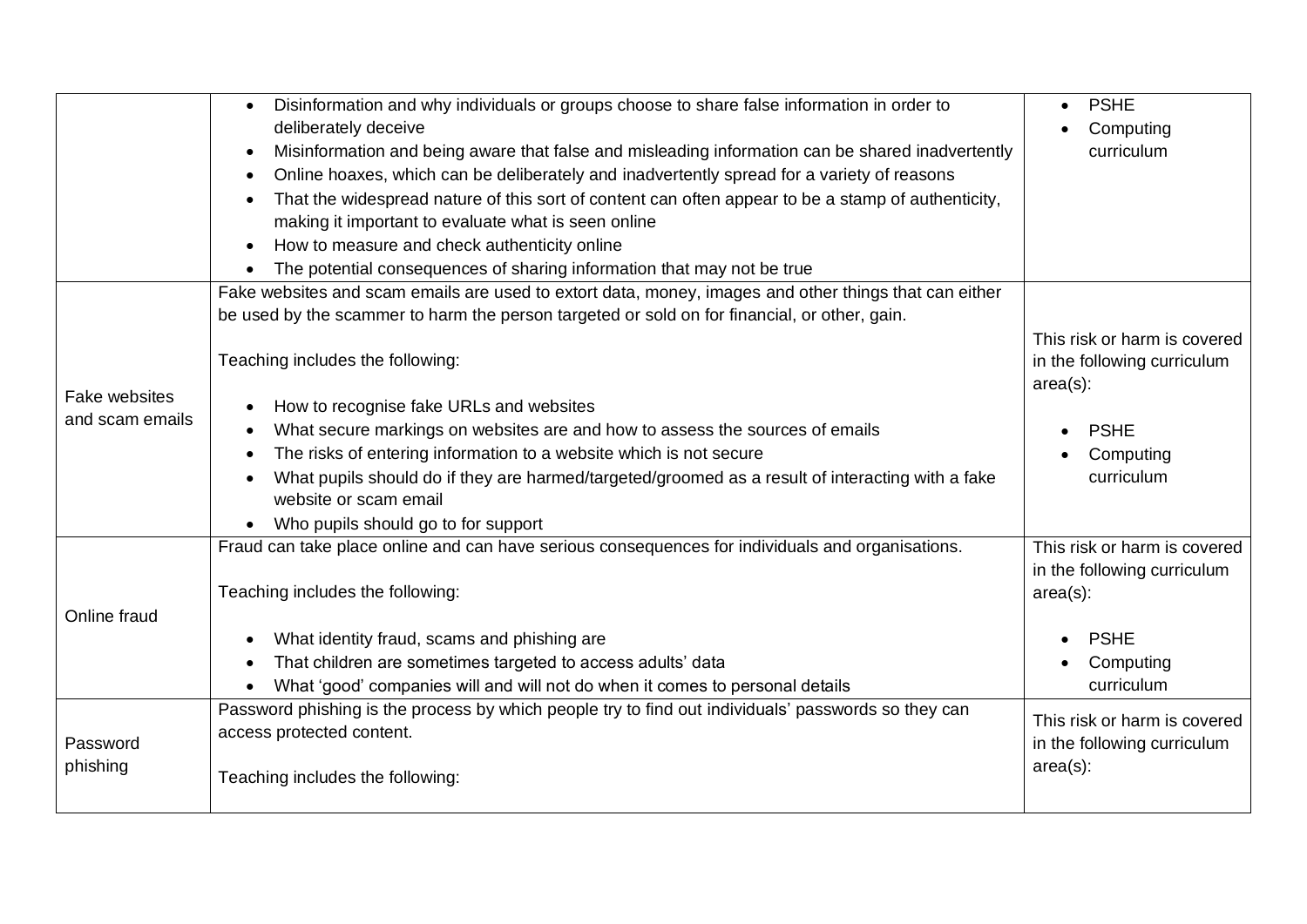|                  | Why passwords are important, how to keep them safe and that others might try to get people to<br>reveal them<br>How to recognise phishing scams<br>The importance of online security to protect against viruses that are designed to gain access to<br>password information<br>What to do when a password is compromised or thought to be compromised<br>$\bullet$ | Relationships<br>education<br>Computing<br>curriculum                      |
|------------------|--------------------------------------------------------------------------------------------------------------------------------------------------------------------------------------------------------------------------------------------------------------------------------------------------------------------------------------------------------------------|----------------------------------------------------------------------------|
|                  | Online platforms and search engines gather personal data - this is often referred to as 'harvesting' or<br>'farming'.                                                                                                                                                                                                                                              |                                                                            |
|                  | Teaching includes the following:                                                                                                                                                                                                                                                                                                                                   | This risk or harm is covered<br>in the following curriculum<br>$area(s)$ : |
| Personal data    | How cookies work                                                                                                                                                                                                                                                                                                                                                   |                                                                            |
|                  | How data is farmed from sources which look neutral                                                                                                                                                                                                                                                                                                                 | <b>PSHE</b>                                                                |
|                  | How and why personal data is shared by online companies                                                                                                                                                                                                                                                                                                            | Computing                                                                  |
|                  | How pupils can protect themselves and that acting quickly is essential when something happens                                                                                                                                                                                                                                                                      | curriculum                                                                 |
|                  | The rights children have with regards to their data                                                                                                                                                                                                                                                                                                                |                                                                            |
|                  | How to limit the data companies can gather                                                                                                                                                                                                                                                                                                                         |                                                                            |
|                  | Many devices, apps and games are designed to keep users online for longer than they might have<br>planned or desired.                                                                                                                                                                                                                                              | This risk or harm is covered<br>in the following curriculum                |
| Persuasive       | Teaching includes the following:                                                                                                                                                                                                                                                                                                                                   | $area(s)$ :                                                                |
| design           | That the majority of games and platforms are designed to make money - their primary driver is to<br>encourage people to stay online for as long as possible<br>How notifications are used to pull users back online                                                                                                                                                | <b>PSHE</b><br>Computing<br>curriculum                                     |
|                  | Almost all devices, websites, apps and other online services come with privacy settings that can be used                                                                                                                                                                                                                                                           | This risk or harm is covered                                               |
|                  | to control what is shared.                                                                                                                                                                                                                                                                                                                                         | in the following curriculum                                                |
| Privacy settings | Teaching includes the following:                                                                                                                                                                                                                                                                                                                                   | $area(s)$ :                                                                |
|                  | • How to find information about privacy settings on various devices and platforms                                                                                                                                                                                                                                                                                  | <b>PSHE</b>                                                                |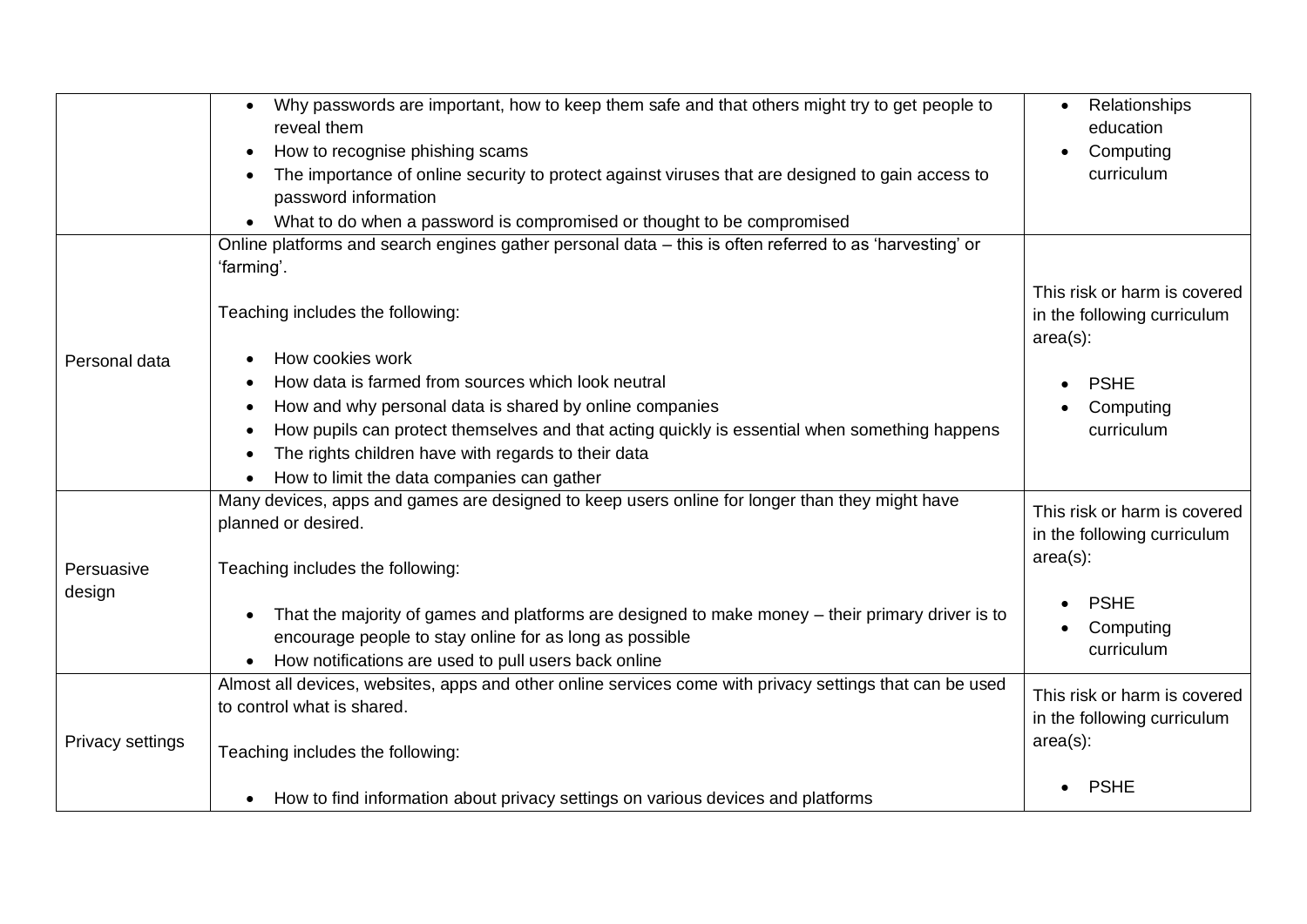|                | That privacy settings have limitations<br>$\bullet$                                                                                                                                                                                                                                                                                                                                                                                                                                                                            | Computing<br>$\bullet$<br>curriculum                                                                   |
|----------------|--------------------------------------------------------------------------------------------------------------------------------------------------------------------------------------------------------------------------------------------------------------------------------------------------------------------------------------------------------------------------------------------------------------------------------------------------------------------------------------------------------------------------------|--------------------------------------------------------------------------------------------------------|
| Targeting of   | Much of the information seen online is a result of some form of targeting.<br>Teaching includes the following:                                                                                                                                                                                                                                                                                                                                                                                                                 | This risk or harm is covered<br>in the following curriculum<br>$area(s)$ :                             |
| online content | How adverts seen at the top of online searches and social media have often come from<br>companies paying to be on there and different people will see different adverts<br>How the targeting is done<br>The concept of clickbait and how companies can use it to draw people to their sites and services                                                                                                                                                                                                                       | <b>PSHE</b><br>Computing<br>curriculum                                                                 |
|                | How to stay safe online                                                                                                                                                                                                                                                                                                                                                                                                                                                                                                        |                                                                                                        |
| Online abuse   | Some online behaviours are abusive. They are negative in nature, potentially harmful and, in some<br>cases, can be illegal.<br>Teaching includes the following:<br>The types of online abuse, including sexual harassment, bullying, trolling and intimidation<br>When online abuse can become illegal<br>How to respond to online abuse and how to access support<br>How to respond when the abuse is anonymous<br>The potential implications of online abuse<br>What acceptable and unacceptable online behaviours look like | This risk or harm is covered<br>in the following curriculum<br>$area(s)$ :<br><b>PSHE</b><br>Computing |
| Challenges     | Online challenges acquire mass followings and encourage others to take part in what they suggest.<br>Teaching includes the following:<br>What an online challenge is and that, while some will be fun and harmless, others may be<br>dangerous and even illegal<br>How to assess if the challenge is safe or potentially harmful, including considering who has<br>generated the challenge and why                                                                                                                             | This risk or harm is covered<br>in the following curriculum<br>$area(s)$ :<br><b>PSHE</b><br>$\bullet$ |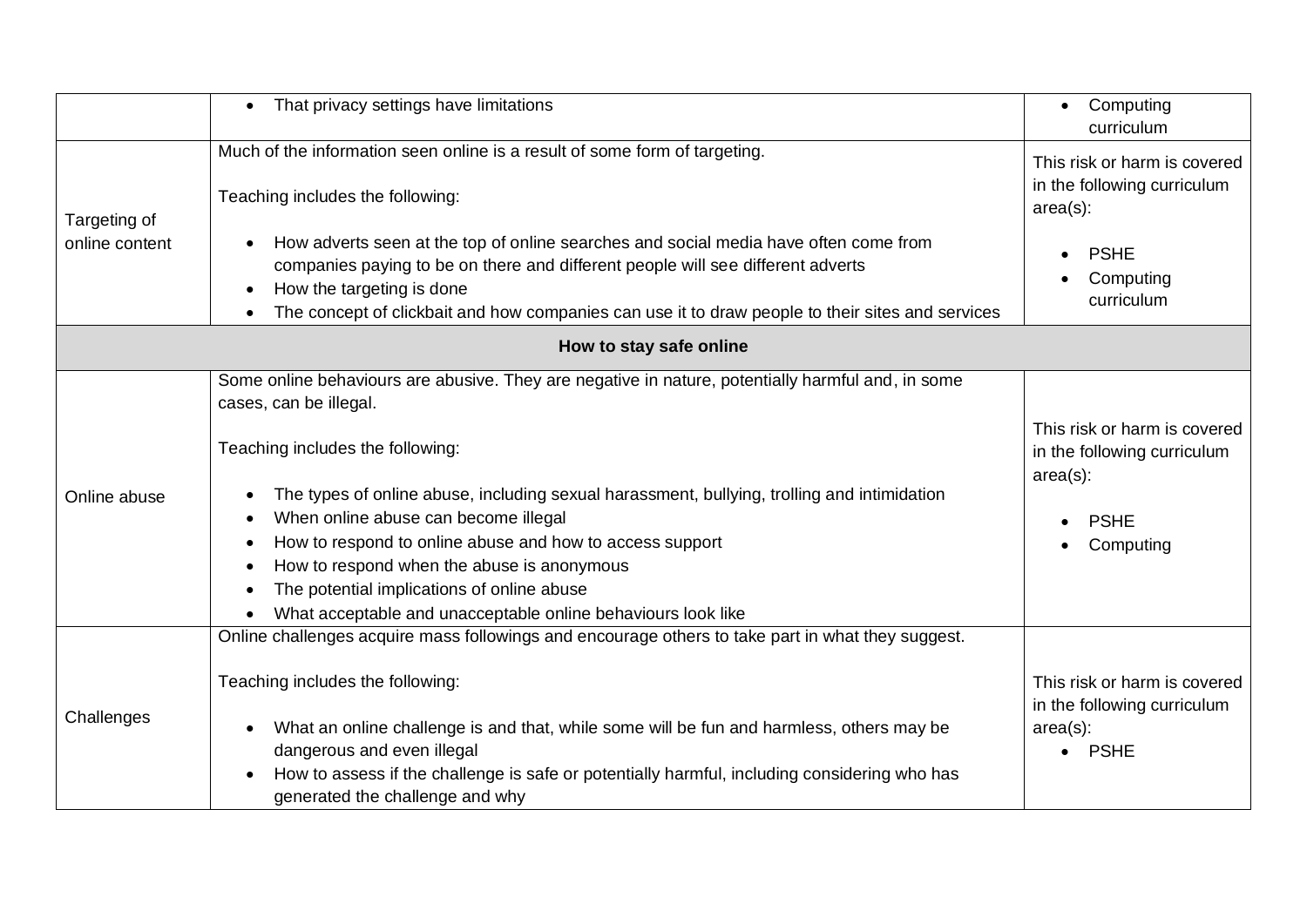|               | That it is okay to say no and to not take part in a challenge                                                                                                                                                                                                                     |                                                                            |
|---------------|-----------------------------------------------------------------------------------------------------------------------------------------------------------------------------------------------------------------------------------------------------------------------------------|----------------------------------------------------------------------------|
|               | How and where to go for help                                                                                                                                                                                                                                                      |                                                                            |
|               | The importance of telling an adult about challenges which include threats or secrecy - 'chain                                                                                                                                                                                     |                                                                            |
|               | letter' style challenges                                                                                                                                                                                                                                                          |                                                                            |
|               | Knowing that violence can be incited online and escalate very quickly into offline violence.                                                                                                                                                                                      |                                                                            |
| Content which | Teaching includes the following:                                                                                                                                                                                                                                                  | This risk or harm is covered<br>in the following curriculum                |
| incites       | That online content (sometimes gang related) can glamorise the possession of weapons and                                                                                                                                                                                          | $area(s)$ :                                                                |
|               | drugs<br>That to intentionally encourage or assist in an offence is also a criminal offence                                                                                                                                                                                       | <b>PSHE</b>                                                                |
|               | How and where to get help if they are worried about involvement in violence                                                                                                                                                                                                       |                                                                            |
|               | Not everyone online is who they say they are.                                                                                                                                                                                                                                     | This risk or harm is covered<br>in the following curriculum<br>$area(s)$ : |
|               | Teaching includes the following:                                                                                                                                                                                                                                                  |                                                                            |
| Fake profiles | That, in some cases, profiles may be people posing as someone they are not or may be 'bots'<br>How to look out for fake profiles                                                                                                                                                  | Relationships<br>education<br>Computing<br>curriculum                      |
|               | Knowing about the different types of grooming and motivations for it, e.g. radicalisation, child sexual                                                                                                                                                                           |                                                                            |
| Grooming      | abuse and exploitation (CSAE) and gangs (county lines).<br>Teaching includes the following:                                                                                                                                                                                       | This risk or harm is covered<br>in the following curriculum                |
|               |                                                                                                                                                                                                                                                                                   | $area(s)$ :                                                                |
|               | Boundaries in friendships with peers, in families, and with others<br>Key indicators of grooming behaviour<br>The importance of disengaging from contact with suspected grooming and telling a trusted adult<br>How and where to report grooming both in school and to the police | Relationships<br>education                                                 |
|               |                                                                                                                                                                                                                                                                                   |                                                                            |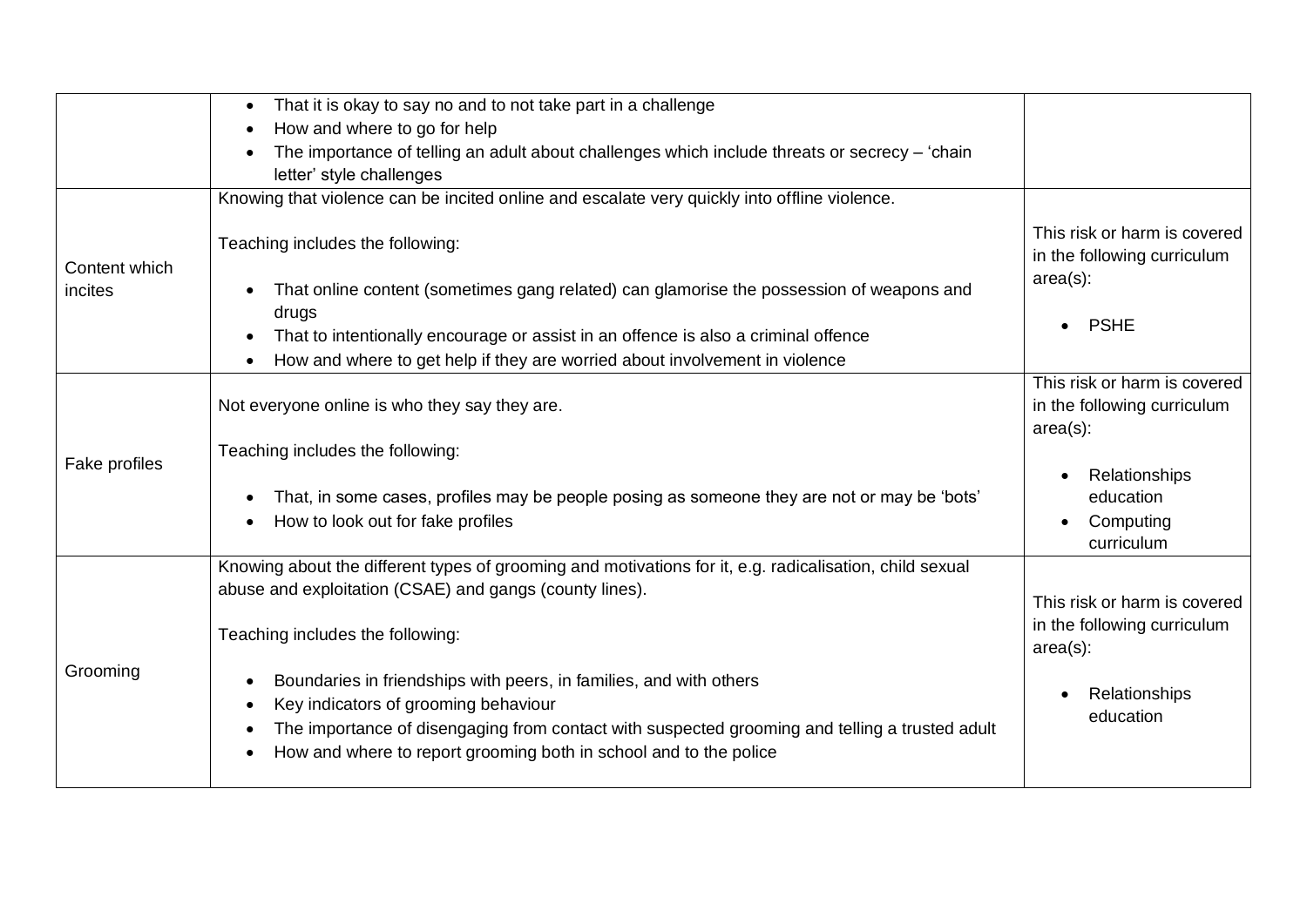|                         | At all stages, it is important to balance teaching pupils about making sensible decisions to stay safe whilst                                                                                                                                                                                                                                                                                                                                                                                                                                                                                                                      |                                                                                           |
|-------------------------|------------------------------------------------------------------------------------------------------------------------------------------------------------------------------------------------------------------------------------------------------------------------------------------------------------------------------------------------------------------------------------------------------------------------------------------------------------------------------------------------------------------------------------------------------------------------------------------------------------------------------------|-------------------------------------------------------------------------------------------|
|                         | being clear it is never the fault of the child who is abused and why victim blaming is always wrong.                                                                                                                                                                                                                                                                                                                                                                                                                                                                                                                               |                                                                                           |
|                         | Live streaming (showing a video of yourself in real-time online either privately or to a public audience) can<br>be popular with children, but it carries a risk when carrying out and watching it.                                                                                                                                                                                                                                                                                                                                                                                                                                |                                                                                           |
|                         | Teaching includes the following:                                                                                                                                                                                                                                                                                                                                                                                                                                                                                                                                                                                                   |                                                                                           |
| Live streaming          | What the risks of carrying out live streaming are, e.g. the potential for people to record livestreams<br>and share the content<br>The importance of thinking carefully about who the audience might be and if pupils would be<br>comfortable with whatever they are streaming being shared widely<br>That online behaviours should mirror offline behaviours and that this should be considered when<br>making a livestream<br>That pupils should not feel pressured to do something online that they would not do offline<br>Why people sometimes do and say things online that they would never consider appropriate<br>offline | This risk or harm is covered<br>in the following curriculum<br>$area(s)$ :<br><b>PSHE</b> |
|                         | The risk of watching videos that are being livestreamed, e.g. there is no way of knowing what will<br>be shown next<br>The risks of grooming                                                                                                                                                                                                                                                                                                                                                                                                                                                                                       |                                                                                           |
|                         | Knowing different strategies for staying safe when communicating with others, especially people they do<br>not know or have not met.                                                                                                                                                                                                                                                                                                                                                                                                                                                                                               |                                                                                           |
|                         | Teaching includes the following:                                                                                                                                                                                                                                                                                                                                                                                                                                                                                                                                                                                                   | This risk or harm is covered<br>in the following curriculum                               |
| Unsafe<br>communication | That communicating safely online and protecting your privacy and data is important, regardless of<br>who you are communicating with                                                                                                                                                                                                                                                                                                                                                                                                                                                                                                | $area(s)$ :<br><b>PSHE</b>                                                                |
|                         | How to identify indicators of risk and unsafe communications<br>The risks associated with giving out addresses, phone numbers or email addresses to people<br>pupils do not know, or arranging to meet someone they have not met before                                                                                                                                                                                                                                                                                                                                                                                            | Computing<br>curriculum                                                                   |
|                         | What online consent is and how to develop strategies to confidently say no to both friends and<br>strangers online                                                                                                                                                                                                                                                                                                                                                                                                                                                                                                                 |                                                                                           |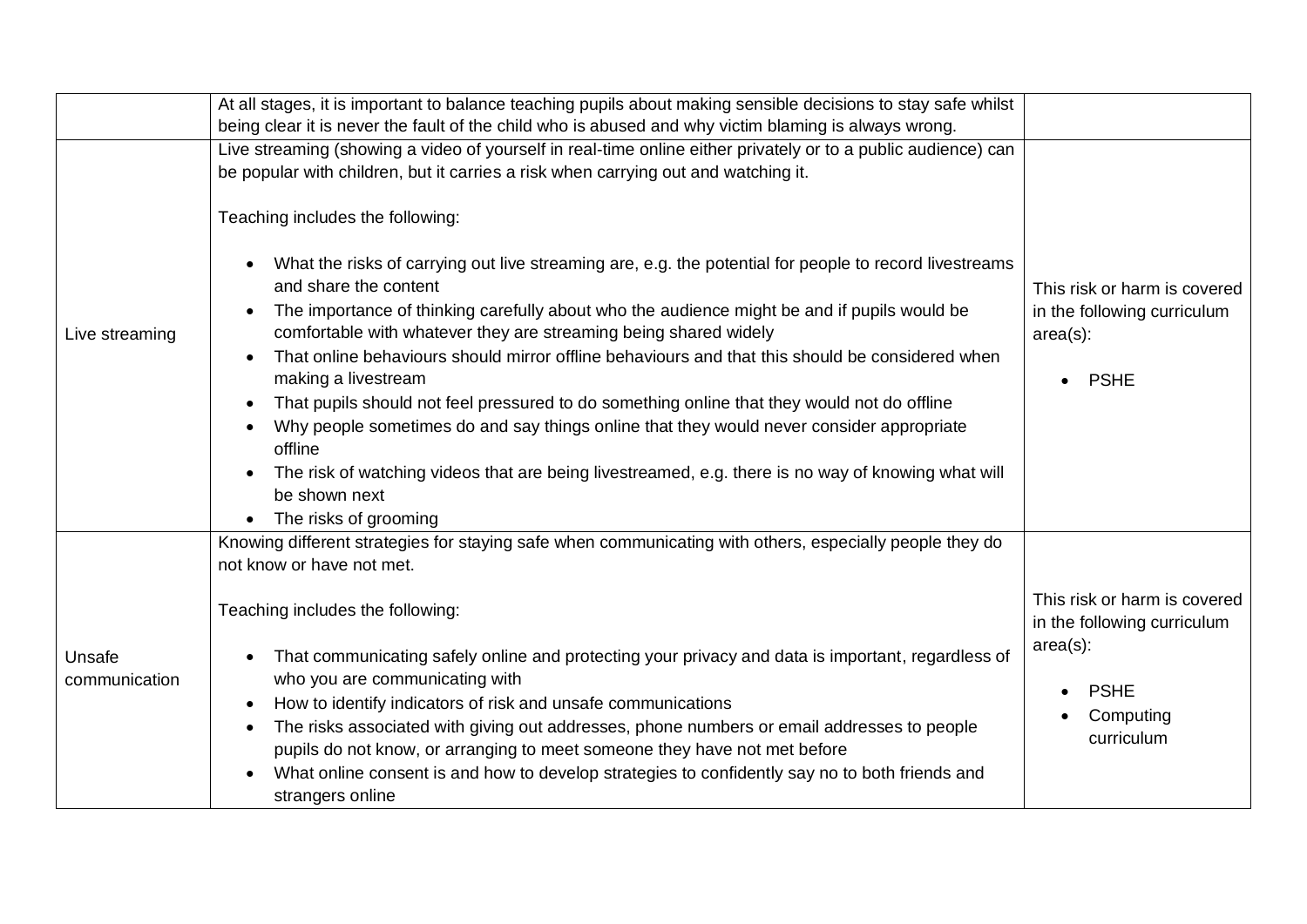|                                                                                          | Wellbeing                                                                                                                                                                       |                              |
|------------------------------------------------------------------------------------------|---------------------------------------------------------------------------------------------------------------------------------------------------------------------------------|------------------------------|
|                                                                                          | Knowing how to identify when online behaviours stop being fun and begin to create anxiety, including that<br>there needs to be a balance between time spent online and offline. |                              |
|                                                                                          | Teaching includes the following:                                                                                                                                                |                              |
|                                                                                          | How to evaluate critically what pupils are doing online, why they are doing it and for how long<br>(screen time)                                                                | This risk or harm is covered |
| Impact on quality                                                                        | How to consider quality vs. quantity of online activity                                                                                                                         | in the following curriculum  |
| of life, physical<br>and mental health<br>and relationships                              | The need for pupils to consider if they are actually enjoying being online or just doing it out of<br>habit due to peer pressure or the fear or missing out                     | $area(s)$ :                  |
|                                                                                          | That time spent online gives users less time to do other activities, which can lead some users to<br>become physically inactive                                                 | <b>PSHE</b>                  |
|                                                                                          | The impact that excessive social media usage can have on levels of anxiety, depression and                                                                                      |                              |
|                                                                                          | other mental health issues                                                                                                                                                      |                              |
|                                                                                          | That isolation and loneliness can affect pupils and that it is very important for them to discuss their                                                                         |                              |
|                                                                                          | feelings with an adult and seek support<br>Where to get help                                                                                                                    |                              |
|                                                                                          | People can often behave differently online to how they would act face to face.                                                                                                  |                              |
|                                                                                          |                                                                                                                                                                                 |                              |
|                                                                                          | Teaching includes the following:                                                                                                                                                | This risk or harm is covered |
| Online vs. offline                                                                       |                                                                                                                                                                                 | in the following curriculum  |
| behaviours                                                                               | How and why people can often portray an exaggerated picture of their lives (especially online) and                                                                              | $area(s)$ :                  |
|                                                                                          | how that can lead to pressures around having perfect/curated lives                                                                                                              | <b>PSHE</b>                  |
|                                                                                          | How and why people are unkind or hurtful online when they would not necessarily be unkind to                                                                                    |                              |
|                                                                                          | someone face to face                                                                                                                                                            |                              |
| Suicide, self-harm                                                                       | Pupils may raise topics including eating disorders, self-harm and suicide. Teachers must be aware of the                                                                        |                              |
| and eating                                                                               | risks of encouraging or making these seem a more viable option for pupils and should take care to avoid                                                                         |                              |
| giving instructions or methods and avoid using language, videos and images.<br>disorders |                                                                                                                                                                                 |                              |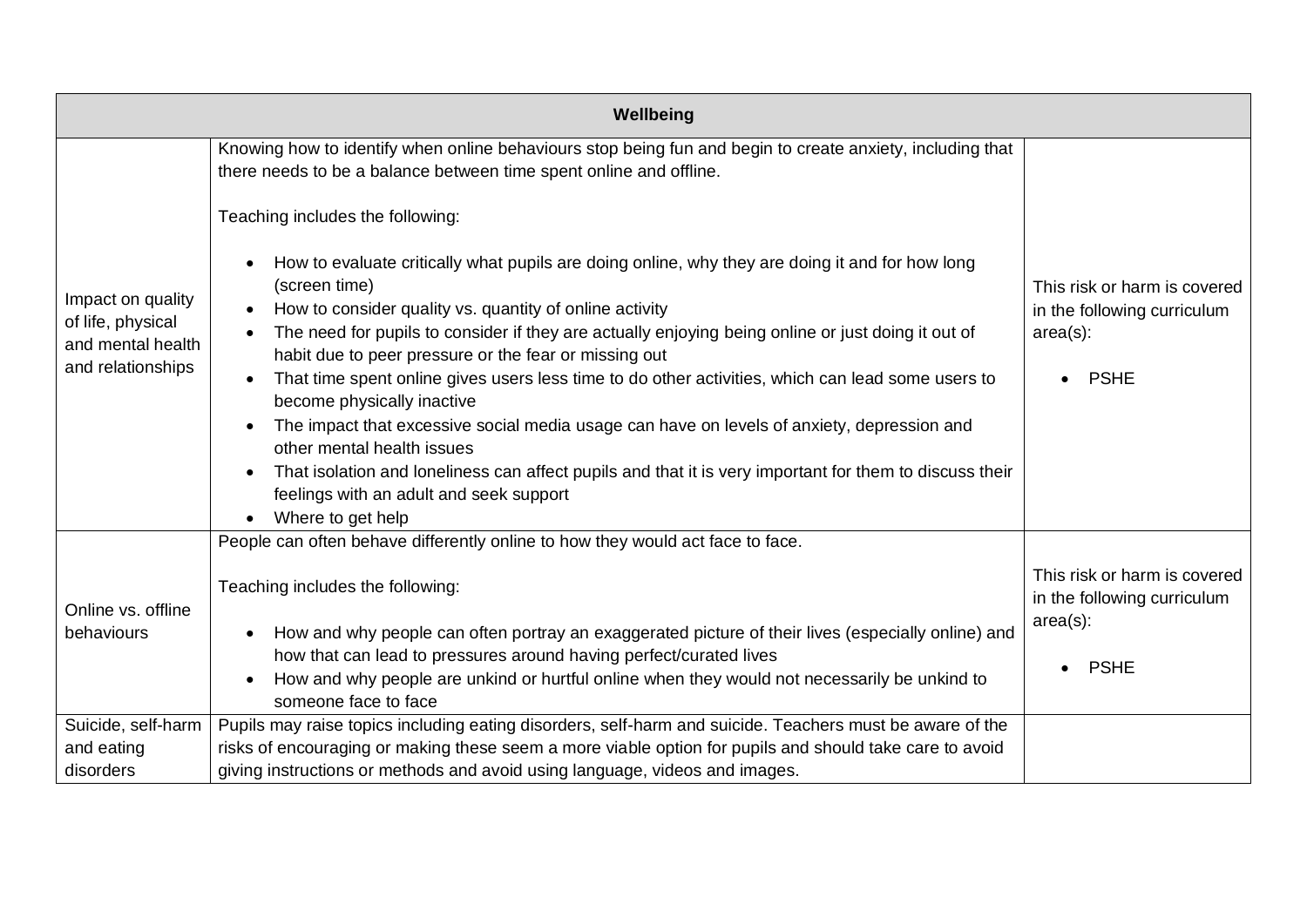

# **Child-friendly technology acceptable use agreement**

At Moseley CofE Primary School, we know that it can be fun to use technology as part of your learning experience. We want everyone to be able to use technology, like computers and tablets, but it is important that you are safe when you are using them.

We have created this agreement to help you understand how to be safe when you are using technology. Please read this carefully and sign your name to show that you understand your responsibilities when using technology. Ask your teacher if there is something that you do not understand.







#### **I will:**



 $\checkmark$  Only use technology, such as a computer, when a teacher has given me permission.

Only use technology for the reason I have been asked to use it.

- Only use the internet when a teacher has given me permission.
- Ask for help when I have a problem using the technology.
- Look after the device and try not to damage it.
- Tell the teacher if my device is not working or damaged.
- Tell the teacher if I think someone else is not using technology safely or correctly.
- $\checkmark$  Tell the teacher if I see something online that I think is inappropriate or that makes me upset.

#### **I will not:**



Tell another pupil my username and password.

- Share personal information, such as my age and where I live, about myself or my friends online. Access social media, such as Facebook and WhatsApp.
- Speak to strangers on the internet.
- Take photos of myself or my friends using a school device.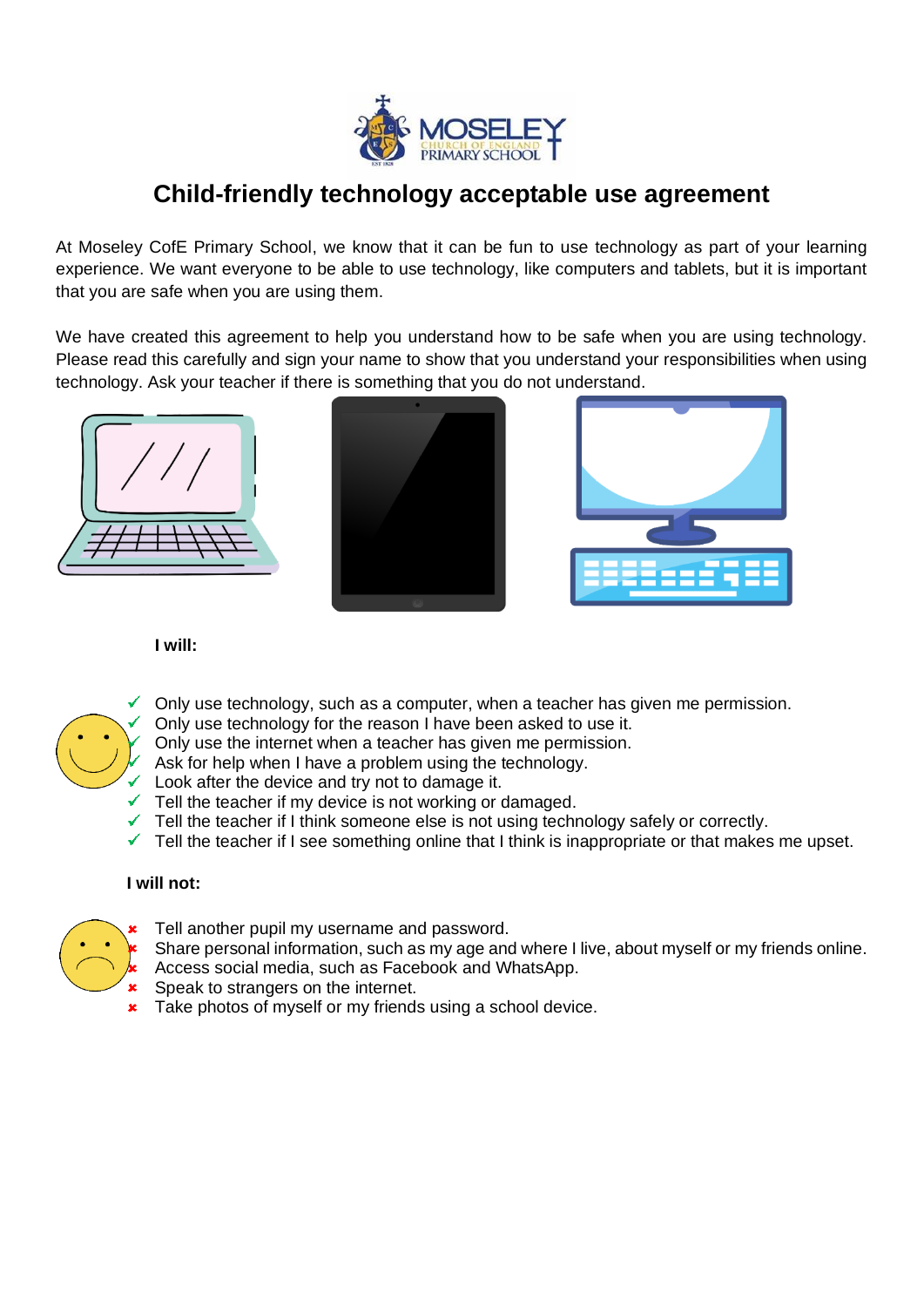**Please read each statement and provide a tick to show that you agree, and then write your name below.**



- I understand why it is important to use technology safely and correctly.  $\Box$
- $\Box$ I understand my responsibilities when using technology.
- I understand that I may not be allowed to use technology if I do not use it safely and correctly.  $\Box$
- $\Box$ I will follow these rules at all times.

| Pupil name (please print):  |  |  |
|-----------------------------|--|--|
| Date:                       |  |  |
|                             |  |  |
| Parent name (please print): |  |  |
| Parent signature:           |  |  |
| Date:                       |  |  |
|                             |  |  |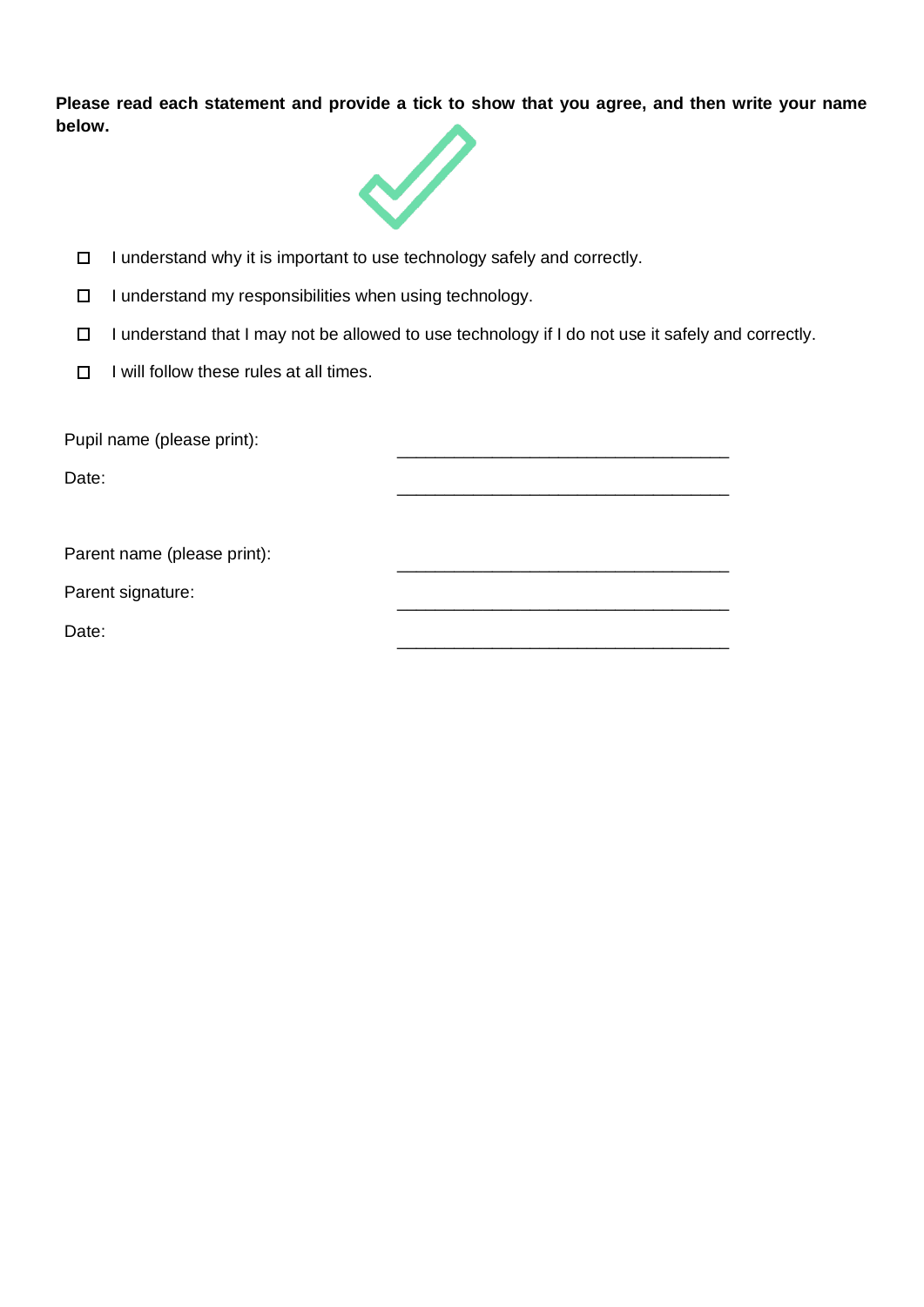

# **Devices user agreement – staff**

This agreement is between Moseley CofE Primary School and \_\_\_\_\_\_\_\_\_\_\_\_\_\_\_\_\_\_\_\_\_\_\_\_\_\_\_\_\_\_\_\_and is valid the duration of their employment at the school.

Moseley CofE Primary School has created this agreement to ensure that all staff understand their responsibilities when using school-owned devices, such as mobile phones and tablets, whether on or off the school premises.

Please read this document carefully, ensuring you understand what is expected, and sign below to show you agree to the terms outlined.

#### **The school**

Moseley CofE Primary School retains sole right of possession of any school-owned device and may transfer the device to another teacher if you do not, or are unable to, for any reason, fulfil the requirements of this agreement.

#### **Under this agreement, the school will:**

- Provide devices for your sole use while you are a permanent full-time or part-time teacher at the school.
- Ensure devices are set up to enable you to connect to, and make effective use of, the school network.
- Ensure the relevant persons, such as the ICT technicians, have installed the necessary security measures on any school-owned device before your use – including, but not limited to, the following:
	- − Firewalls
	- − Malware protection
	- − User privileges
	- − Filtering systems
	- − Password protection and encryption
	- − Mail security technology
	- − Tracking technology
- Ensure that all devices undergo the following regular checks and updates by the ICT technicians in line with school policy:
	- − updates to malware protection
	- − software updates
	- − password re-set requirements
	- − checks to detect any unchanged default passwords
	- Malware scans in line with specific requirements
- Plan and manage the integration of devices into the school environment, and provide the professional development required to enable you to use the devices safely and effectively.
- When required, expect you to pay an excess for accidental damage or loss repair/replacement costs, where loss or damage is a result of your own negligence.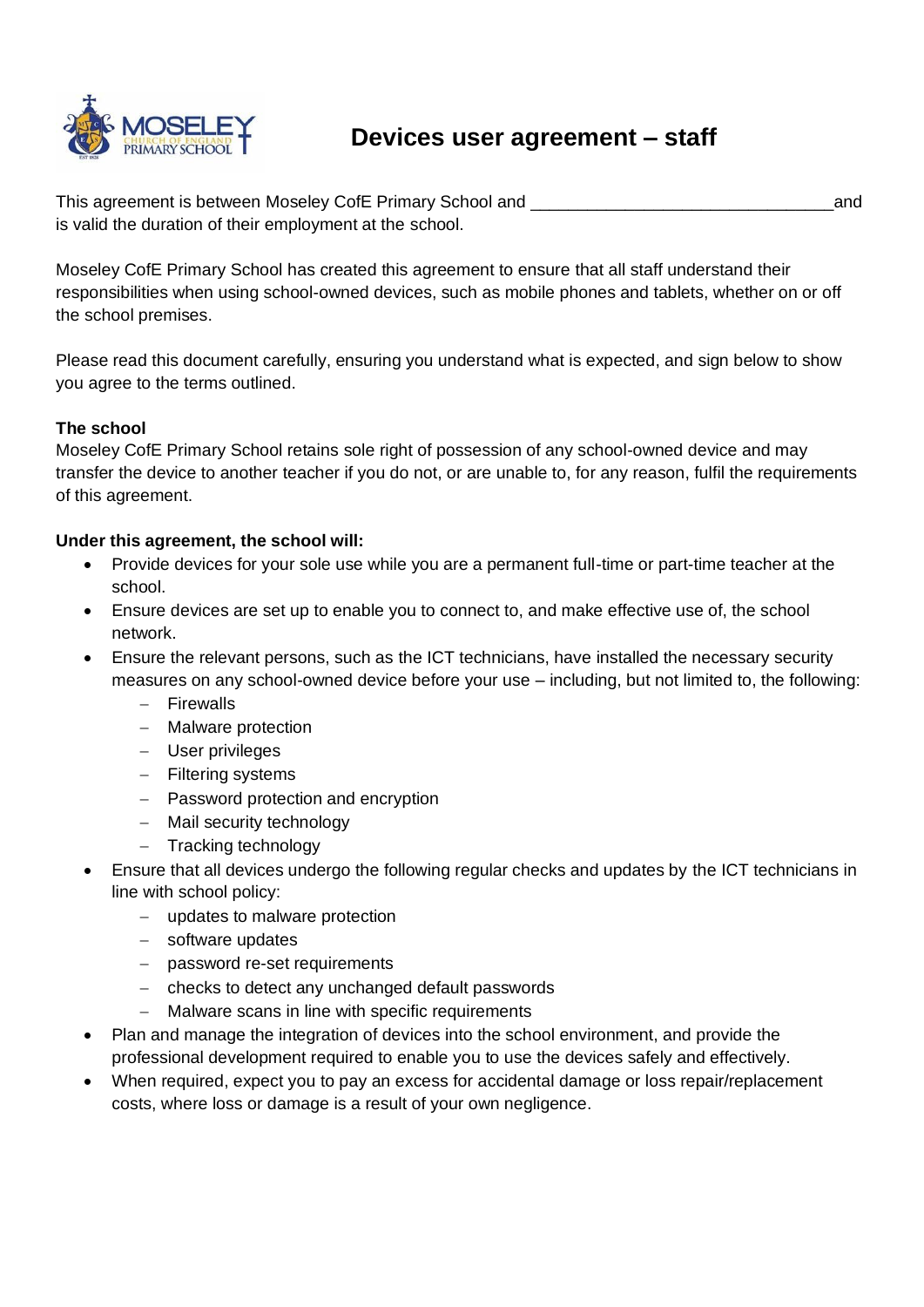#### **Under this agreement, you will:**

#### **Overall use and care**

- Bring the device and charging unit to the school each day and keep the device with you, or store it securely at all times.
- Transport the device safely.
- Not permit any other individual to use the device without your supervision, unless agreed by the headteacher.
- Take responsibility for any other individual using the device.
- Provide suitable care for the device at all times and not do anything that would permanently alter it in any way.
- Lock the device screen when not in use with a passcode.
- Keep the device clean.
- Ensure all devices are switched off when not in use.
- Immediately report any damage or loss of the device to the headteacher.
- Immediately report any viruses or reduced functionality following a download or access to a site, to the headteacher or school business manager
- Be prepared to cover the insurance excess, repair or replacement of the device when the damage or loss has been a result of your own negligence.
- Make arrangements for the return of the device and passcode to the headteacher or school business manager if your employment ends or if you will be away from the school for more than two weeks.

#### **Using devices**

- Only use the devices that have been permitted for your use by the headteacher.
- Only use devices for school purposes.
- Only use apps or programmes that are GDPR-compliant and from reputable sources.
- Ensure that any personal data is stored in line with the GDPR.
- Only store sensitive personal data on your device where absolutely necessary and which is encrypted.
- Ensure any school data stored on a device is encrypted.
- Give permission for the ICT technicians to erase and wipe data off your device if it is lost, or as part of exit procedures.
- Obtain permission prior to accessing learning materials from unapproved sources.
- Not search for, view, download, upload or transmit any explicit or inappropriate material when using the internet.
- Not share any passwords with pupils, staff or third parties unless permission has been sought from the headteacher.
- Not install any software onto your device unless instructed to do so by the ICT technician or headteacher.
- Ensure your device is protected by anti-virus software installed by the ICT technician and that this is checked on a regular basis.
- Not use your device to take images or videos of pupils, staff or parents unless permission has been granted by parents and carers in line with the school's Image and Video Parental Consent Form.
- In line with the above, only process images or videos of pupils, staff or parents for the activities for which consent has been sought.
- Not use your device to communicate with pupils or parents, other than using platforms permitted by the headteacher.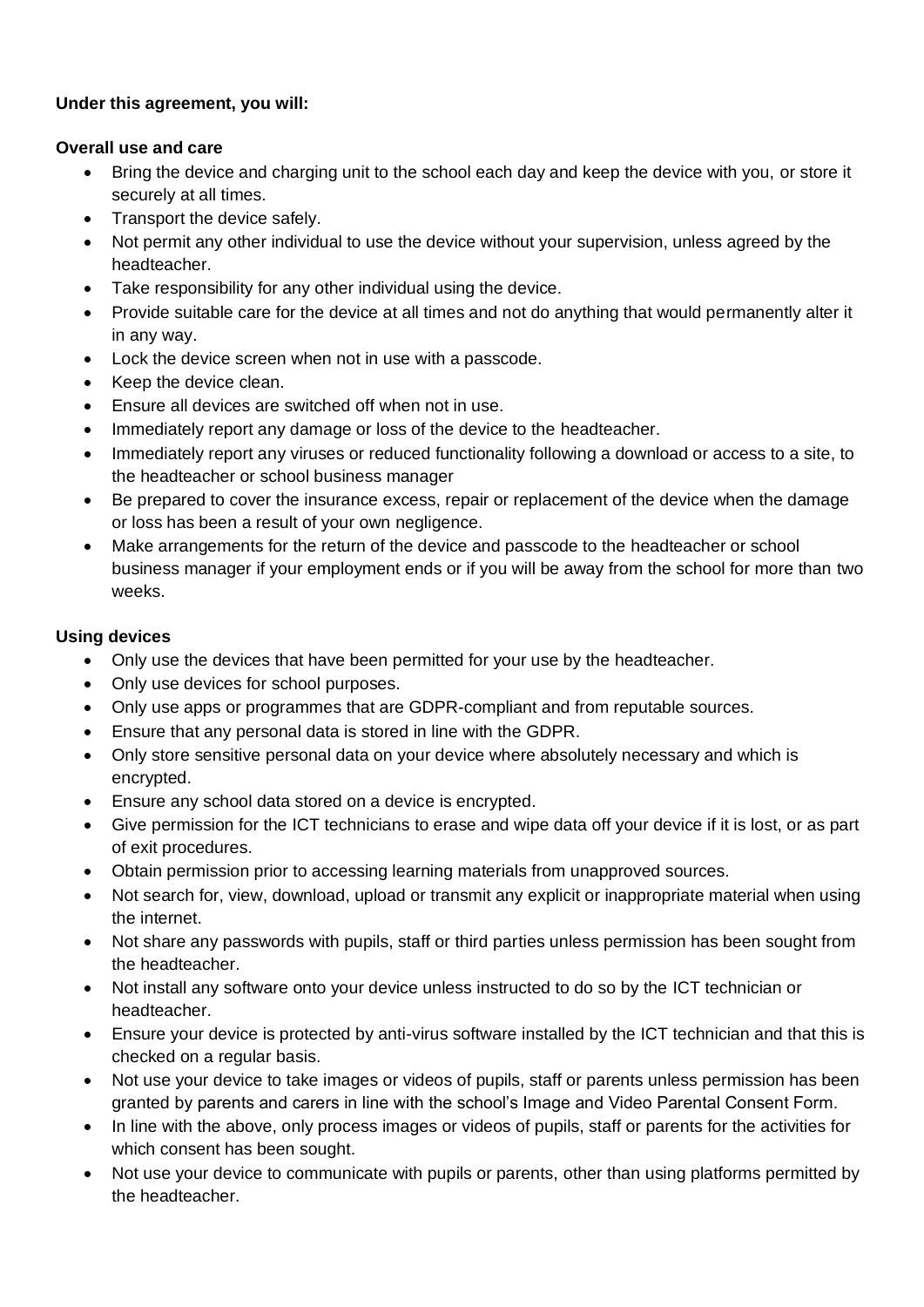- Not use your device to send any inappropriate messages, images or recordings.
- Ensure that your device does not contain inappropriate or illegal content.
- Only access social media sites for school purposes that have been approved by the headteacher on your device, and ensure they are used in accordance with the Acceptable Use Agreement.
- Allow the ICT technicians to monitor your usage of your device, such as internet access, and understand the consequences if you breach the terms of this agreement.

Insurance cover provides protection from the standard risks whilst the device is on the school premises or in your home but excludes theft from your car or other establishments. Should you leave the device unattended and it is stolen, you will be responsible for its replacement and may need to claim this from your insurance company or pay yourself.

Failure to agree to, or abide by, these terms will lead to the device being returned to the school and serious breaches may result in disciplinary action.

I certify that I have read and understood this agreement and ensure that I will abide by each principle.

Signed: **Date:** Date:

Print name: Device model and number:

#### **Headteacher:**

Signed: Date:

Print name: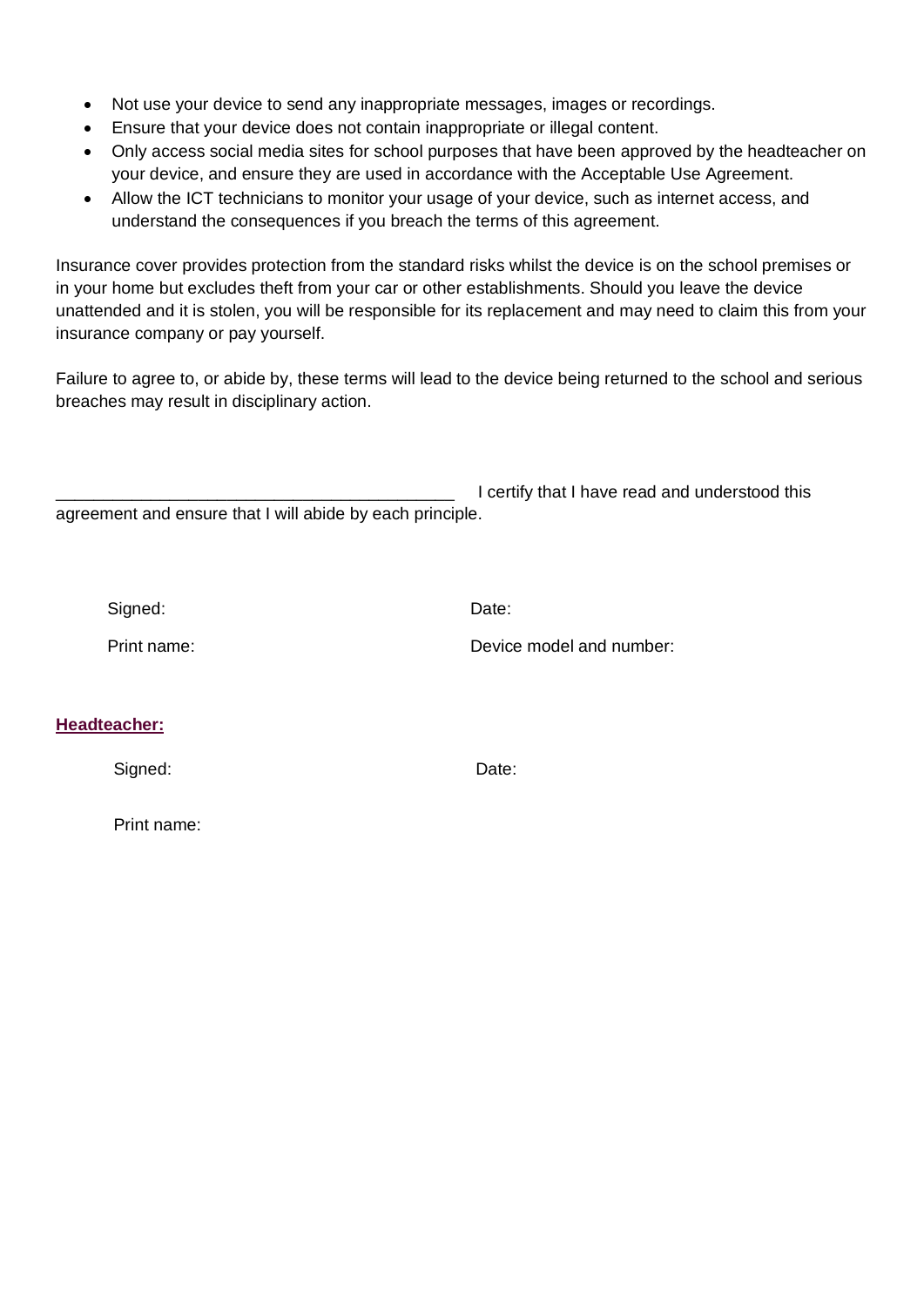

# **Devices user agreement – Pupils**

| This agreement is between Moseley CofE Primary School |     |  |  |
|-------------------------------------------------------|-----|--|--|
| and is valid between                                  | and |  |  |

The device is the property of the school and must be returned to school for monitoring when requested..

We have created this agreement to make sure you understand how devices must be used. If you do not follow this agreement, appropriate action will be taken by the school and you may have your device taken off you.

#### **General use principles**

- The device belongs to the school and is given on loan to you.
- The device should be brought to school fully charged every day if you are attending school.
- The device should be kept with you in your classroom or handed to your teacher so that it can be stored safely.
- The device should be taken home with you at the end of the day or returned to your class teacher who will store it safely.
- You should never leave the device unattended. Unattended devices will be collected and stored in the school office.
- If you leave the school before completing the school year, you must return the device to your teacher.
- If the device is damaged, lost or stolen you must report it to a staff member immediately.
- If you think the device has been stolen, you must report it to the police and tell a staff member.
- If you lose or damage any covers, chargers or other equipment for the device, you must replace it.
- If you damage or lose the device, you must pay for a replacement or repair costs.
- You must not use your device around food or drink.

The school will:

- Make sure the device is secure and has password-protection.
- Monitor your usage of the device to make sure it is being used correctly.
- Make sure all data is backed up securely and remove data every year.

#### You will:

- Use all devices appropriately and responsibly.
- Only use your device for educational purposes.
- Not play any games on the device during the school day other than those used in lessons for educational purposes.
- Make sure sounds are muted and not play any music, unless the teacher gives you permission to do so.
- Store devices safely.
- Obey school rules for behaviour and communication on devices.
- Follow this agreement and take care of devices.
- Follow any instructions from staff.
- Give the device back to your teacher at the end of the school year.
- Use any electronic communication appropriately.
- Only access the school's Wi-Fi with permission from your teacher.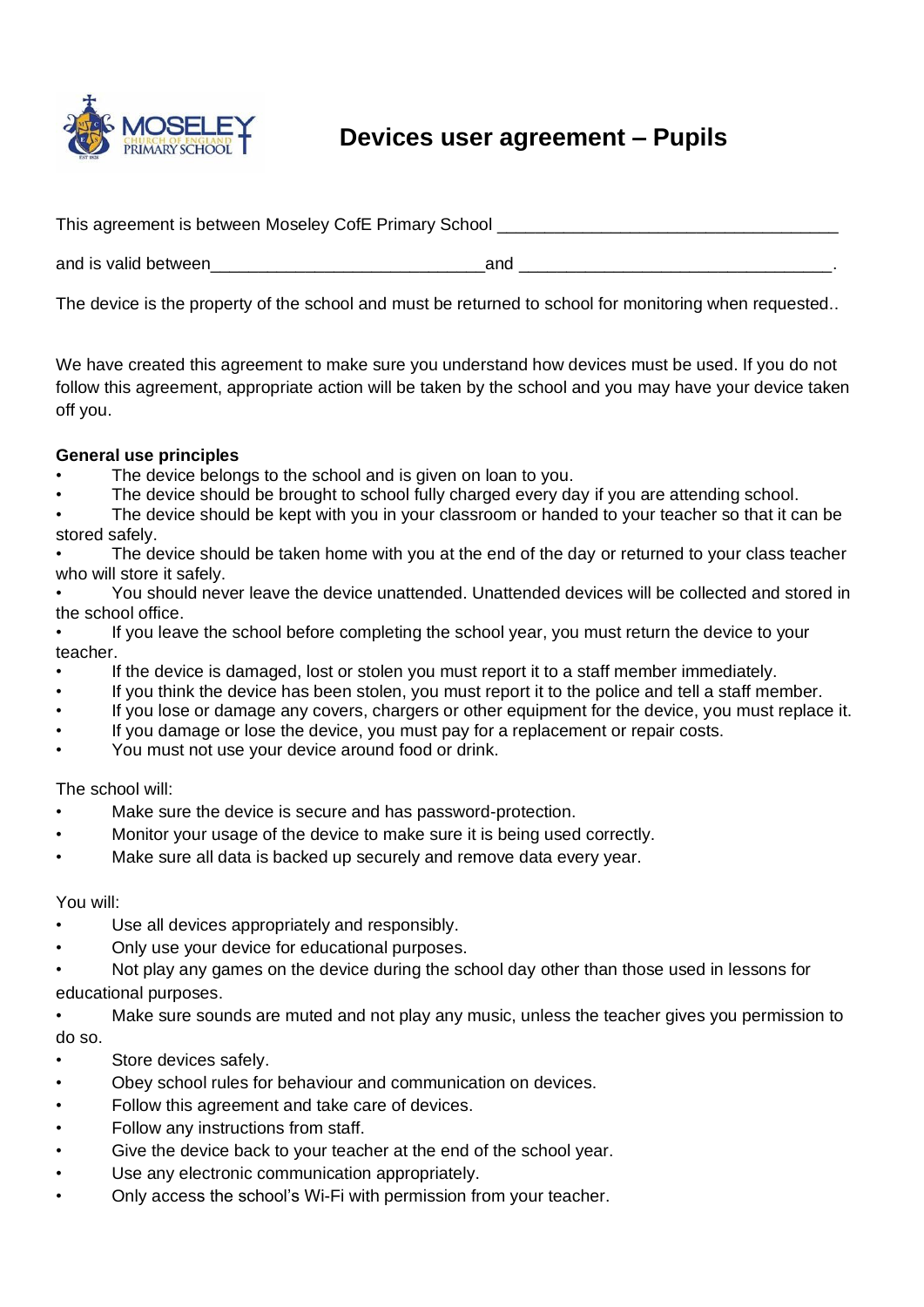You will not:

- Modify the device in any way, unless a staff member has given you permission to do so.
- Apply marks, stickers or other decorations to the device.
- Give devices to other pupils.
- Remove any covers from the device.
- Sync the device with any computer.
- Delete browsing history from the device.
- Disable any applications on the device, such as tracking.
- Access any websites that you have not been given permission to do so.
- Send any inappropriate messages.
- Send, access or upload any inappropriate images and videos.
- Access any other pupil's account or files on the device.

Please read each statement and provide a tick to show you agree to the terms, then provide your name below.

- I will use my device appropriately.
- I will follow this agreement at all times.

• I understand that if I do not follow this agreement my device may be taken off me and there may be other disciplinary actions.

| Pupil name (please print):  |  |
|-----------------------------|--|
| Date:                       |  |
|                             |  |
| Parent name (please print); |  |

Parent name (please print): \_\_\_\_\_\_\_\_\_\_\_\_\_\_\_\_\_\_\_\_\_\_\_\_\_\_\_\_\_\_\_\_\_\_\_ Parent signature: \_\_\_\_\_\_\_\_\_\_\_\_\_\_\_\_\_\_\_\_\_\_\_\_\_\_\_\_\_\_\_\_\_\_\_ Date: \_\_\_\_\_\_\_\_\_\_\_\_\_\_\_\_\_\_\_\_\_\_\_\_\_\_\_\_\_\_\_\_\_\_\_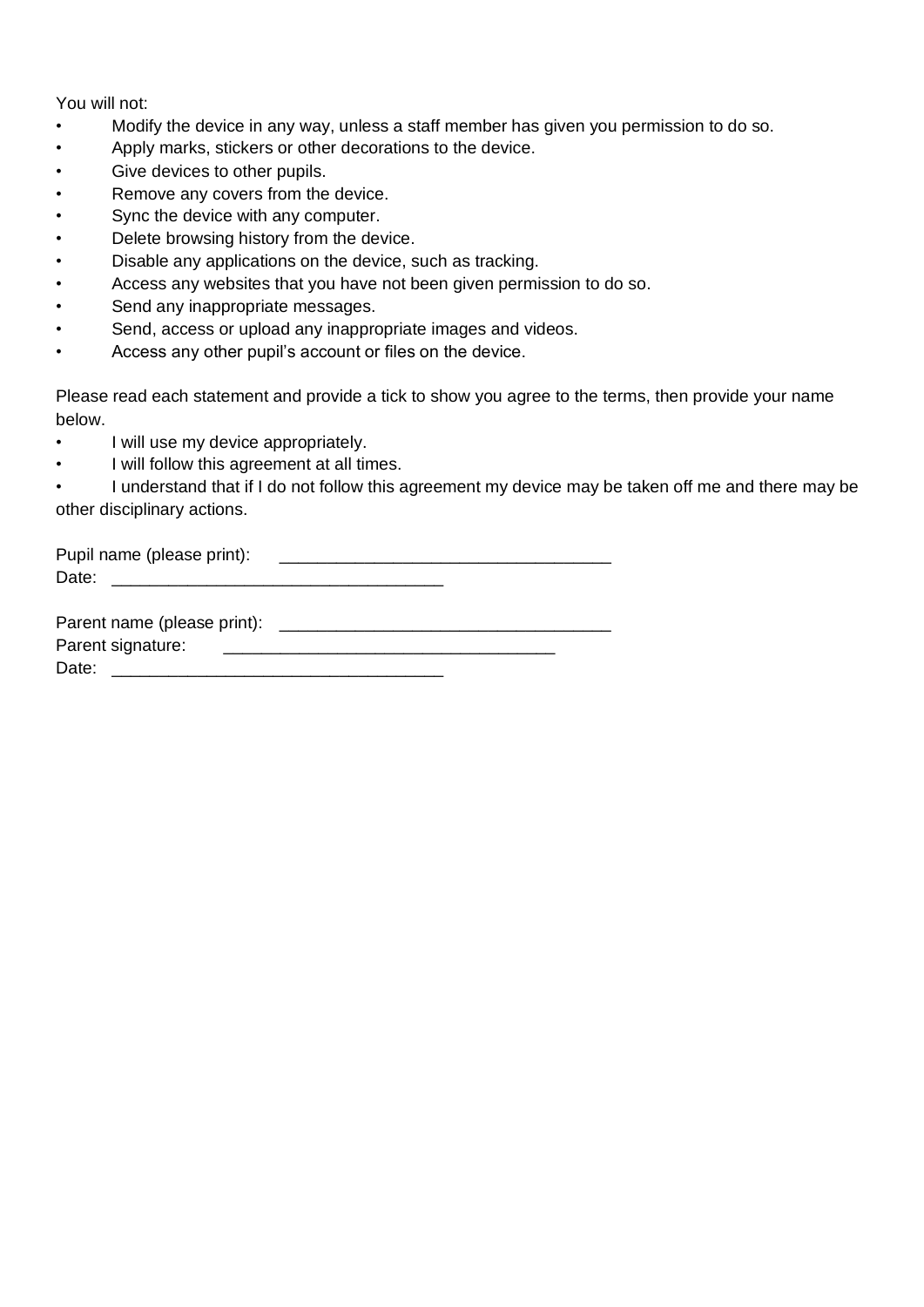

#### **Borrowing IT Equipment Agreement - Parents**

This agreement is between Moseley CofE Primary School and the parents and carers of \_\_\_\_\_\_\_\_\_\_\_\_\_\_\_\_\_\_\_\_\_\_\_\_\_\_\_\_\_\_\_\_\_\_\_\_\_\_\_\_\_\_\_\_\_\_\_ who are borrowing school IT equipment, and is valid from **the school and** to **and the school and** to **and** the device is the property of the school and activity can be monitored for any breaches of the school's Technology Acceptable Use Agreement.

We have created this agreement to ensure you understand your responsibilities as a parent whilst your child is borrowing IT equipment from the school.

#### **Responsibilities**

- You must ensure your child treats the device in line with the school's Technology Acceptable Use Agreement – the school has provided parents with this via the school website.
- You must ensure that the device is not used for any personal reasons by your child
- You must ensure nobody but your child has access to the device.
- You must ensure the device is stored safely.
- You must make sure the device is not used near any food or drink.
- If you remove your child from the school before completing the school year or during the agreed loan period, you must return the device to the school.
- If your child is excluded from the school, you must return the device to school.
- If the device is lost stolen, you must report it to the school and the police immediately.
- If the device is damaged, you must report it to the school immediately.
- If covers, chargers or other equipment for the device are damaged whilst it is in your child's possession, you must pay for a replacement or repair costs.
- If the device is damaged whilst it is in your child's possession, you must pay for the replacement or repair costs.
- You must ensure your child understands their responsibilities for looking after the device, as outlined in the school's Device User Agreement – Pupils – this must be signed and returned before the school releases any IT equipment on loan.
- You must ensure any software damage, e.g., viruses are reported to the school immediately.
- You must ensure that no applications are disabled on the device and make sure the device is not modified in any way or synced with another device.
- You and your child must have due regard to the school's Loaning School Equipment Policy.